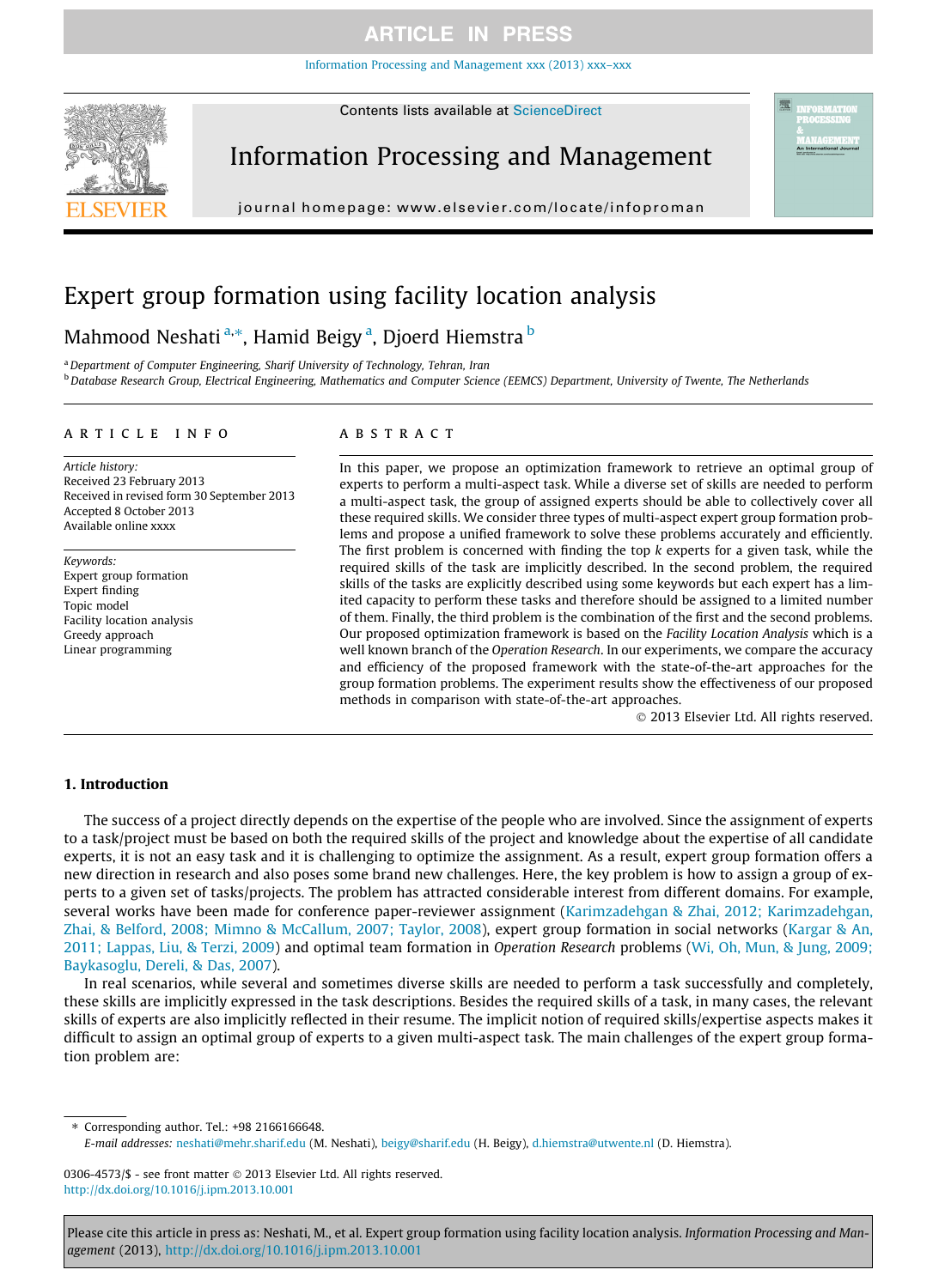#### 2 M. Neshati et al. / Information Processing and Management xxx (2013) xxx–xxx

Implicit Notion of Aspects: Textual description of projects can only implicitly express the required skills of them, thus a method is needed to transform the textual description of a project into the set of required skills of that project. Similarly, because of implicit notion of expertise, a method is needed to transform the expertise documents (e.g. resume, professional profile, etc.) of each expert into the set of his/her skills.

Coverage Condition: In an ideal expert matching, all required skills of a project should be covered by the union of the skills of the assigned members in a complementary manner.

Confidence Condition: In an ideal expert matching, besides covering all required skills of a project, it is preferable that each member of the group individually be able to cover as many as possible the required skills of that project.

Load Balancing: In many applications of expert group formation, there is a limit on the number of tasks to be done by each expert. To balance the load and conform to the capacity of each expert, it is necessary to set up the problem as to simultaneously assign tasks to all the available experts with consideration of task-load balancing.

As a case study of the expert group formation problem, we consider the problem of review assignment. Review assignment is a common task that many people such as conference organizers, journal editors, and grant administrators would have to do routinely. In this problem, top  $k$  relevant reviewers (i.e. a group of experts with  $k$  members) should be assigned to each paper (i.e. task) such that all above mentioned criteria are satisfied. Firstly, the required skills for reviewing a paper can be explicitly determined by some keywords or can be inferred from the abstract/body of the paper. Secondary, the related research areas/skills of each reviewer (i.e. expert) can be explicitly expressed by some keywords or can be inferred from his/here previous publications. Thirdly, in an ideal matching, the assigned group of reviewers for a paper should be able to cover all aspects of that paper in a complementary manner. Fourthly, it is preferable that each assigned reviewer of a paper be able to cover as many as possible aspects of the paper. Finally, each member of the program committee (i.e. each reviewer) can only be involved in the review process of a limited number of papers.

Considering expert group formation as a top k retrieval problem, it can be solved by using a standard retrieval model (e.g. the baseline language model proposed in [Karimzadehgan et al. \(2008\)](#page-21-0)), which computes the relevance score of each expert individually and then returns the k experts with the highest relevance scores. However, as the inter-relationships among the relevant experts are ignored, the top  $k$  search results are often quite alike and cannot cover all required aspects of a given task. In order to resolve the query aspects and avoid the information redundancy, it is necessary to optimize the top k search results collectively.

In this paper, we formalize the expert matching problem within the unified framework of Facility Location Analysis (FLA) [\(Gonzalez, 2007](#page-21-0)) taken from Operation Research, as a way to account and optimize the expert assignment. In the facility location problem, given a set of customer "locations" D, we would like to find a subset S  $\subset$  D to open k "facilities" there, so as to optimize a graph-theoretic objective function that is dependent on the cost of opening a facility at each location and also the distance between each pair of customer and facilities. Specifically, facilities such as warehouses, hospitals, and fire stations, should be placed as close as possible to their customers. Since a customer would just go to the closest facility, there is a competitive relationship among those k-facilities. Similarly, in our proposed framework, we consider the top-k reviewers of each paper as the desirable facilities to be placed as close as possible to their customers (i.e. aspects of papers).

We show that our proposed method can improve the performance of expert matching in comparison with the state-ofthe-art techniques for multi aspect/ skill expert matching such as Greedy Next Best ([Karimzadehgan et al., 2008](#page-21-0)) and Integer linear programming [\(Karimzadehgan & Zhai, 2012\)](#page-21-0). According to different conditions of the expert matching problem, we define three problems that can be solved by the proposed frame work of FLA. These problems are modeled using the unified framework of facility location analysis. In these problems, given a set of N papers and M reviewers, each paper should be assigned to a group of exactly k reviewers. The above mentioned three problems are given below.

• Problem 1 (Implicit Aspects – Unconstraint Matching): In this problem, we assume the aspects (i.e. required skills) of each paper are implicitly represented in the abstract of the paper and the skills of each reviewer can be inferred from the expertise document of that specific reviewer. Generally, the expertise document of an expert can be his/her resume but in this paper, we consider the concatenation of one's publications as his/here expertise document.

In this problem, while each paper should be assigned to a group of k reviewers such that the skill coverage and confidence of the assigned group be maximal, there is no limitation on the capacity of reviewers (i.e. arbitrary number of papers can be assigned to a reviewer).

 Problem 2 (Explicit Aspects – Constraint Matching): In this problem, we assume that the set of the required skills of each paper and also the set of the relevant skills of each reviewer are explicitly determined (for example by using the ACM Categories and Subject Descriptors<sup>1</sup> keywords for computer science related papers). Given a limited number of reviewers, each paper should be assigned to a group of k reviewers such that: firstly, in an ideal matching, all aspects of allpapers should be covered by the skills of the assigned groups (i.e. maximal coverage). Secondly, in an ideal matching, each member of the assigned groups for a paper should be able to cover as many as possible required skills of that specific paper (i.e. maximal confidence) and finally each reviewer should only be involved in review process of a limited (predefined) number of papers (i.e. load balancing).

<sup>1</sup> <http://www.acm.org/about/class/2012>.

Please cite this article in press as: Neshati, M., et al. Expert group formation using facility location analysis. Information Processing and Management (2013), <http://dx.doi.org/10.1016/j.ipm.2013.10.001>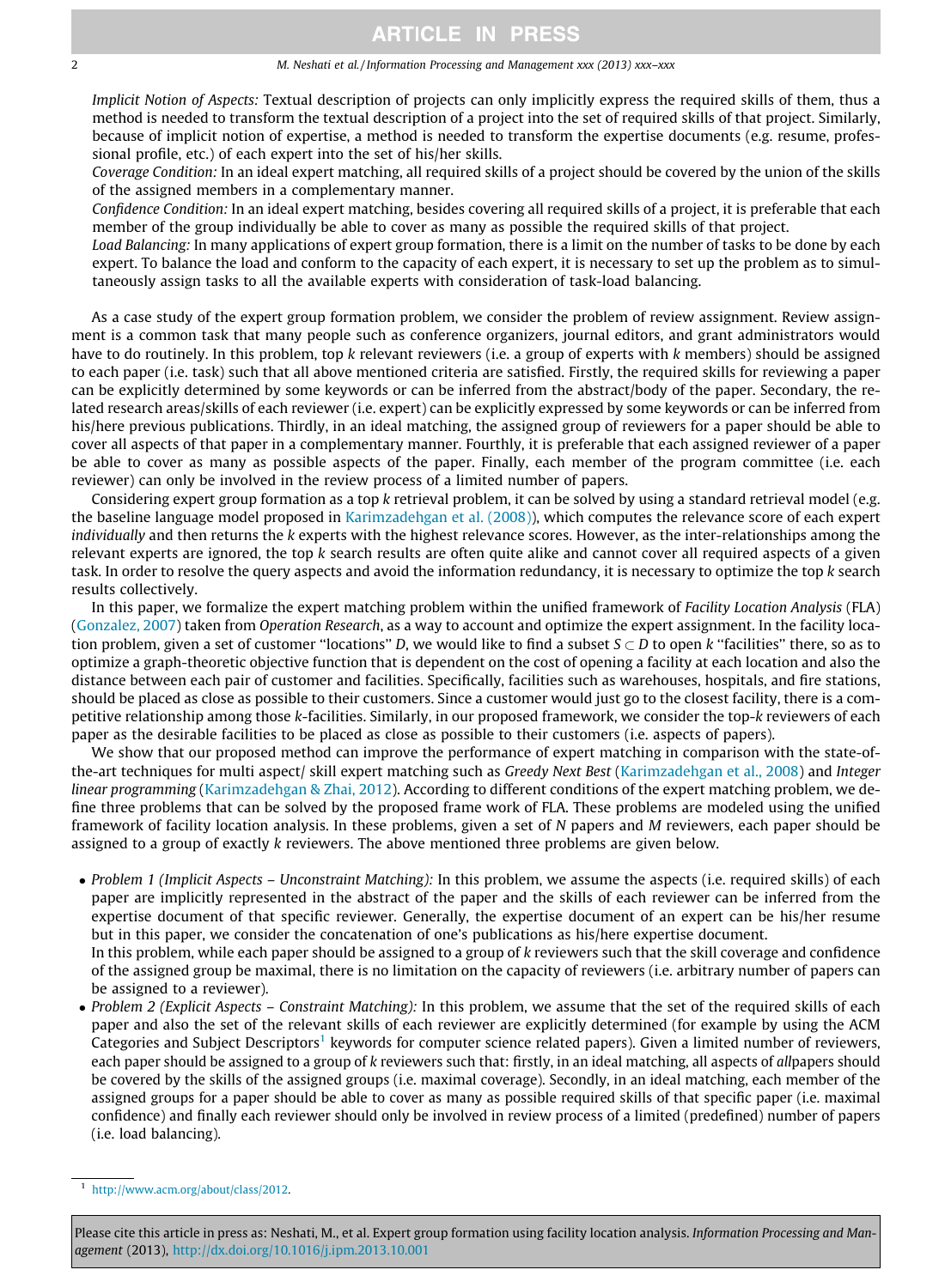<span id="page-2-0"></span> Problem 3 (Implicit Aspects – Constraint Matching): This problem is the combination of the first and the second problems. In this problem, we assume that the underlying aspects/skills of papers and reviewers are implicit and on the other hand, each expert has a limited capacity to review the assigned papers. The goal of this problem is to simultaneously maximize the coverage and the confidence of the assigned groups while the capacity condition is satisfied.

The basic idea of our work has been published in a paper of the ADCS conference [\(Neshati, Beigy, & Hiemstra, 2012](#page-21-0)). However, the conference paper does not have a complete description of the proposed algorithms due to the page limit. This paper is a significant expansion of the previous paper to add a new automatically generated test collection, more complete description of the algorithms, a new set of scalability and gap analysis experiments, and two theorems in paper which indicate the optimality of the proposed solution.

The rest of the paper is organized as follows. We first discuss facility location problems in Section 2 and our proposed framework for expert matching in Section [3.](#page-4-0) We then discuss related work in [Section 4.](#page-11-0) In Section [5](#page-12-0), we describe our experimental design and evaluation measures. In Section [6,](#page-13-0) we present our evaluation results. We conclude the paper in Section [7](#page-20-0).

### 2. Facility location analysis

Facility location analysis is a branch of Operations Research (OR) ([Gonzalez, 2007\)](#page-21-0) and Computational Geometry (CG) [\(Berg,](#page-21-0) [Cheong, Kreveld, & Overmars, 2008](#page-21-0)) concerning itself with mathematical modeling and solving problems which find the optimal placement of facilities in order to minimize transportation costs, avoid placing hazardous materials near housing, outperform competitors' facilities, etc. Desirable k-facility placement [\(Gabor & Van, 2005](#page-21-0)) is a type of facility location problems concerned with the selection of k optimal locations among M candidate locations to build k facilities such that the total cost of setup of these facilities and the transportation cost of the customers would be minimal. The goal of optimization in this problem is twofold:

- To minimize the total cost of opening those k facilities.
- To minimize the weighted distances from the customers locations to their closest facilities.

The set of facility locations or simply, facilities, and the set of customers form a part of the input for facility location problems. We denote the set of facilities by F and the set of customers by C. Typically, we are required to open a subset of the facilities and serve the demands of customers by assigning them to one of the open facilities. The distance between a pair of points  $f_i \in F$ ,  $c_i \in C$  is denoted by  $D(f_i, c_i)$ . If a customer *j* is served by a facility *i* in a solution, then the distance  $D(f_i, c_i)$  is said to be the communication cost of customer *j*. The sum of communication costs of all customers is the Communication Cost of the solution. In the facility location problems, there is a cost associated with opening each facility  $i \in F$ , denoted by  $cost(f_i)$ . For a given solution, the cost of opening all the open facilities is called its Building Cost.

Various types of the facility location problems are defined in the literature for different usages ([Gonzalez, 2007\)](#page-21-0). Two main types of these problems are uncapacitated and capacitated facility location problems that can be useful to model the expertise matching problems. In this paper, we formally model the *unconstraint* (i.e. *Problem 1*) and *constraint*<sup>2</sup> expert matching problems (Eqs. (1) and (3)) using uncapacitated and capacitated facility location problems, respectively. In the following subsections, we give these problems as well as their approximate and exact solutions.

### 2.1. Uncapacitated Facility Location Analysis (UFLA)

In Uncapacitated Facility Location (UFLA) problem, exactly k facility locations should be selected among M available facility locations; such that while each customer is assigned to its nearest facility, the overall building cost of facilities and the communication cost of the solution would be minimal. In this problem, an arbitrary number of customers can be assigned to a facility. In other words, there is no constraint on the assignment of customers to the facilities.

Given the set of facilities F, the set of customers C, the distance between each customer  $c_i$  and facility location  $f_i$  as  $D(f_i, c_j)$ , the demand of each customer  $c_i$  as demand( $c_i$ ), and the building cost of each facility  $f_i$  as cost( $f_i$ ), the overall cost of selection k facilities can be calculated as follows [Gonzalez \(2007\)](#page-21-0):

cost(S) = 
$$
\lambda \sum_{i=1}^{BuildingCost} cost(f_i) + (1 - \lambda) \sum_{j=1}^{|C|} demand(c_j) min_{f \in S} D(f, c_j).
$$
 (1)

In this equation,  $S = \{f_1, \ldots, f_k\}$  indicates the set of selected facilities (i.e. the solution set) and  $\lambda \in [0,1]$  is a parameter. According to the above objective function, the total cost equals the sum of the Building Cost (i.e. the first summation) and the Communication Cost (the second summation).

[Fig. 1](#page-3-0) illustrates an instance of uncapacitated facility location problem in which the location of the customers and the facilities are indicated by circles and squares, respectively. Assuming equal building cost for all candidate locations (i.e.

 $<sup>2</sup>$  In this paper, by constraint expert matching, we mean expert group formation by considering the load balancing condition.</sup>

Please cite this article in press as: Neshati, M., et al. Expert group formation using facility location analysis. Information Processing and Management (2013), <http://dx.doi.org/10.1016/j.ipm.2013.10.001>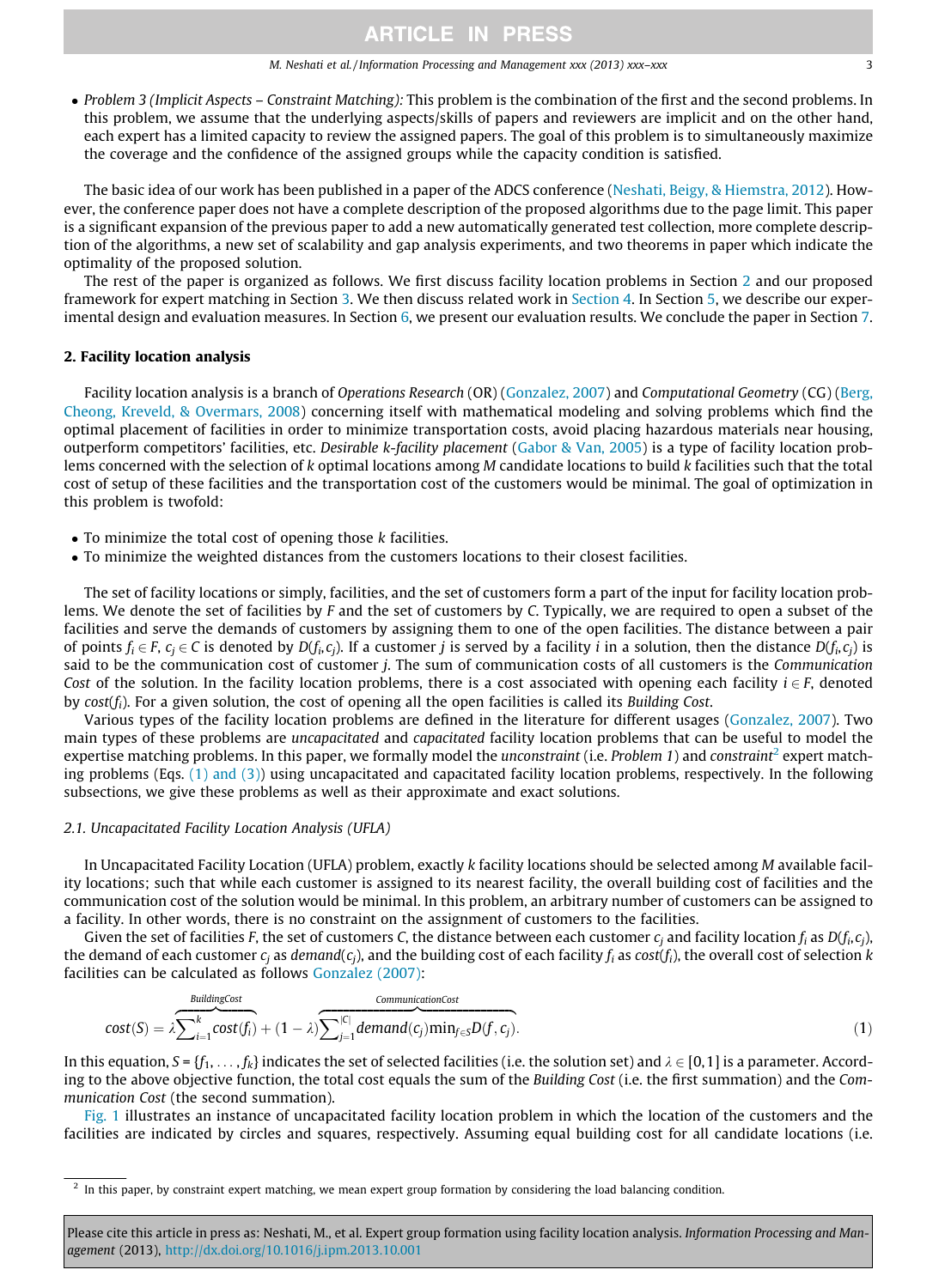<span id="page-3-0"></span>4 M. Neshati et al. / Information Processing and Management xxx (2013) xxx–xxx



Fig. 1. Uncapacitated facility location problem-optimal facilities are indicated by gray color.

 $cost(f_i) = cost(f_i)$ ,  $\forall i, j \in \{1, ..., 5\}$ , the optimal 3 facility locations and also the assignment of the customers to their nearest location is illustrated in this figure. As indicated in Fig. 1, exactly 3 facilities are selected among 5 available facility locations which minimize the overall communication cost.

As an integer linear programming problem, the uncapacitated facility location problem can be represented by the optimization of the ILP problem indicated in Eq. (2). In this integer linear program,  $U_i$  and  $X(i,j)$  are the decision variables and demand(c<sub>i</sub>) and  $D(f_i, c_i)$  are input parameters.  $U_i$  is a binary decision variable (according to constraint  $T_4$ ) which indicates whether facility  $f_i$  is a member of final selected facilities (i.e. set S) or not. Constraint  $T_1$  indicates exactly k facilities should be selected in final solution.  $X(i,j)$  is also a binary variable (according to constraint  $T_5$ ) which indicates whether customer  $c_i$  is assigned to facility  $f_i$  in final solution or not. Constraint  $T_2$  indicates that each customer  $c_i$  should be assigned to at least one facility and constraint  $T_3$  indicates that customer  $c_i$  can be assigned to facility  $f_i$  only if  $f_i$  is selected in the final solution.

minimize 
$$
\lambda \sum_{i=1}^{M} U_i \text{cost}(f_i) + (1 - \lambda) \sum_{j=1}^{|C|} \sum_{i=1}^{M} \text{demand}(c_j) D(f_i, c_j) X(i, j)
$$
  
\nsubject to  
\n
$$
T_1 : \sum_{i=1}^{M} U_i = k
$$
\n
$$
T_2 : \forall j : 1 \leqslant \sum_{i=1}^{M} X(i, j)
$$
\n
$$
T_3 : \forall i, j : X(i, j) \leqslant U_i
$$
\n
$$
T_4 : \forall i : U_i \in \{0, 1\}
$$
\n
$$
T_5 : \forall i, j : X(i, j) \in \{0, 1\}
$$

The UFLA in general belongs to the class of NP-hard problems, which can be proved by reduction, for example, from the set cover problem ([Gonzalez, 2007\)](#page-21-0). Since this problem has an explicit objective function, it is possible to approximately optimize it using Greedy Local Search (GLS), a.k.a. Hill Climbing, as shown in Algorithm 1.

**Algorithm 1.** Greedy Local Search for UFLA problem

```
Input: F: (candidate facility locations), k (the cardinality of solution set)
Output: S: top k facility locations
  S \leftarrow \{f_1, \ldots, f_k\}repeat
     for f \in S do
        forf \in F - S do
          S' \leftarrow (S - \{f\}) \cup \{f\}IfCost(S') < Cost(S) then
             S \leftarrow S'end If
       end If
     end If
  Until S does not change
```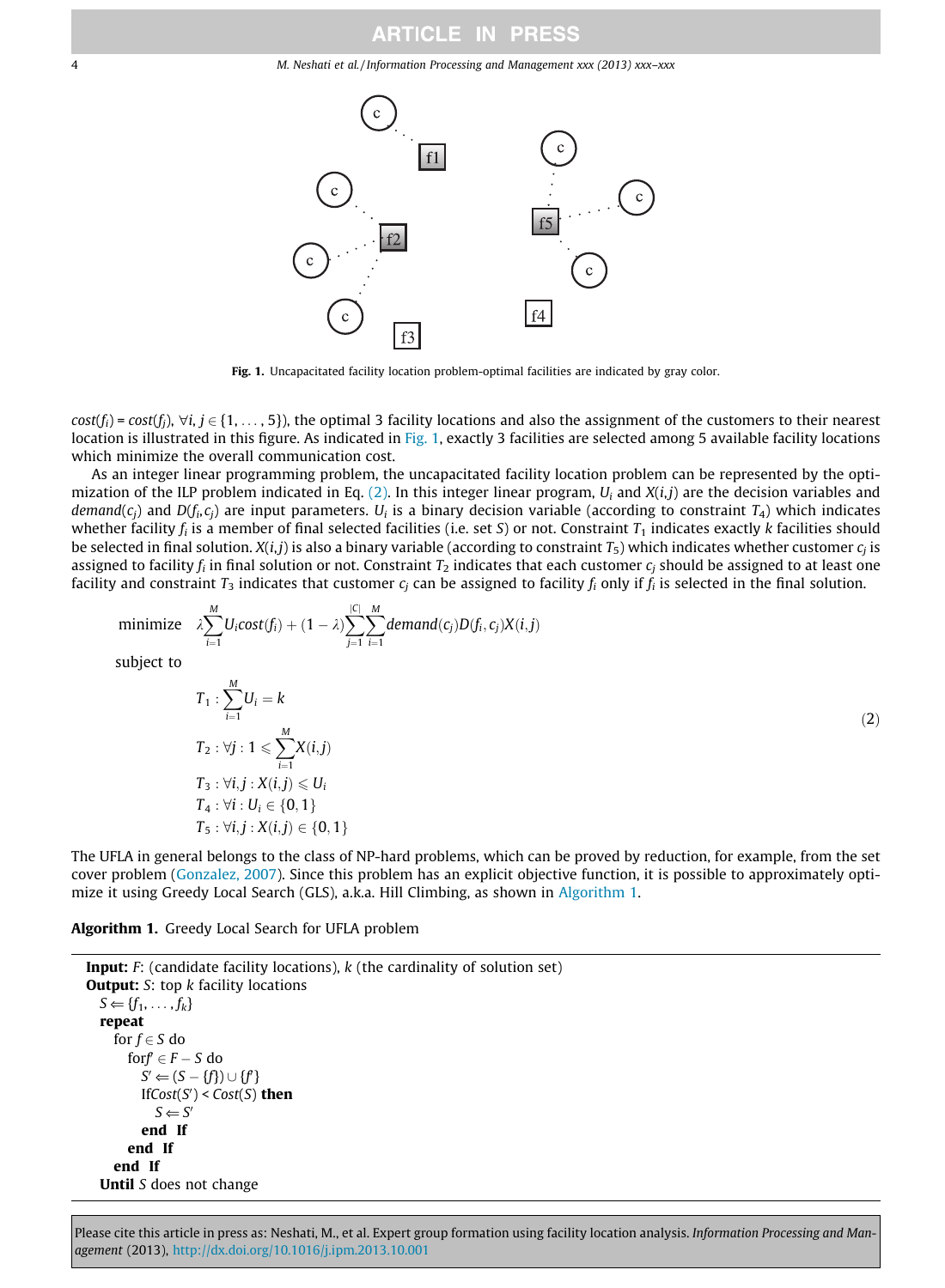#### M. Neshati et al. / Information Processing and Management xxx (2013) xxx–xxx 5

<span id="page-4-0"></span>The algorithm first initializes set  $S$  (i.e. the solution set) with a set of  $k$  random facilities and then iteratively refines  $S$  by swapping a facility location in S and an available non-selected location in F, until the process converges. Finally, the  $k$ selected facilities in S are an approximate solution for the problem.

### 2.2. Capacitated Facility Location Analysis (CFLA)

Capacitated facility location placement is another type of facility location problem with the same objective function as the uncapacitated facility location problem (i.e. Eq.  $(1)$ ), but in this problem, each facility has a limited capacity to serve the as-signed customers and therefore only a limited (and predefined) number of customers can be assigned to a facility [\(Gabor &](#page-21-0) [Van, 2005](#page-21-0)). In this problem, the goal is finding the k facilities with minimal overall cost while the load balancing condition is satisfied. The inputs of this problem are the set of facilities  $F$ , the set of customers  $C$ , an integer  $k$  (i.e. the size of solution), the distance between each customer  $c_i$  and facility location  $f_i$  as  $D(f_i, c_i)$ , the demand of each customer  $c_i$  as demand( $c_i$ ), the building cost of each facility  $f_i$  as cost( $f_i$ ) and the capacity of each facility  $f_i$  (i.e. capacity( $f_i$ )).

As an example, Fig. 2 illustrates the same customer and facility locations indicated in [Fig. 1.](#page-3-0) Assuming equal building cost and equal capacity of two for each facility, Fig. 2 indicates the optimal four facilities for this CFLA problem. As indicated in this figure, each facility is responsible to serve to at most two customers and similar to the UFLA problem, each customer is assigned to the nearest opened/selected facility location. Clearly, this problem has no solution for  $k = 3$  and *capacity*( $f_i$ ) = 2. because the number of customers is more than  $3 * 2 = 6$ .

While CFLA problem is in general NP-hard, various approximation algorithms [\(Charikar & Guha, 1999; Chudak &](#page-21-0) [Williamson, 2005](#page-21-0)) are proposed for this problem. Specifically, Charikar and Guha in [Charikar and Guha \(1999\)](#page-21-0) proposed an efficient linear programming solution for this problem. Although, we can use these approximated algorithms for modeling the expert matching problem, but because of the small size of the problem in our real applications and efficiency of linear programming, we chose to exactly solve the matching problem following the idea of linear programming. The explanation of our solution for constraint expert matching using the linear programming will be described in Section [3.4](#page-7-0).

### 3. Multi aspect expert matching

In this section, we describe how to model the expert matching problems using the facility location framework. The list of symbols used in this paper is represented in [Table 1](#page-5-0).

Before describing the facility location framework for expert matching, we describe the author topic modeling method introduced in [Karimzadehgan et al. \(2008\)](#page-21-0), which is used for implicit topic matching problems (i.e. Problems 1 and 3 described in Section [1\)](#page-0-0).

### 3.1. Expert topic modeling

The notion of related aspects of papers and reviewers in Problems 1 and 3 of expert matching (described in Section [1\)](#page-0-0) is implicit, making it difficult to find the optimal group of reviewers for a given paper considering the coverage and the confidence conditions. However, we can assume that the related aspects of a paper can be inferred from its abstract and the skills/aspects of reviewers can also be represented by his/her sample publications. To find the optimal group of reviewers, in this section, we describe a method to find a topic representation for each paper and each reviewer.



Fig. 2. Capacitated Facility location problem – optimal facilities are indicated by the gray color.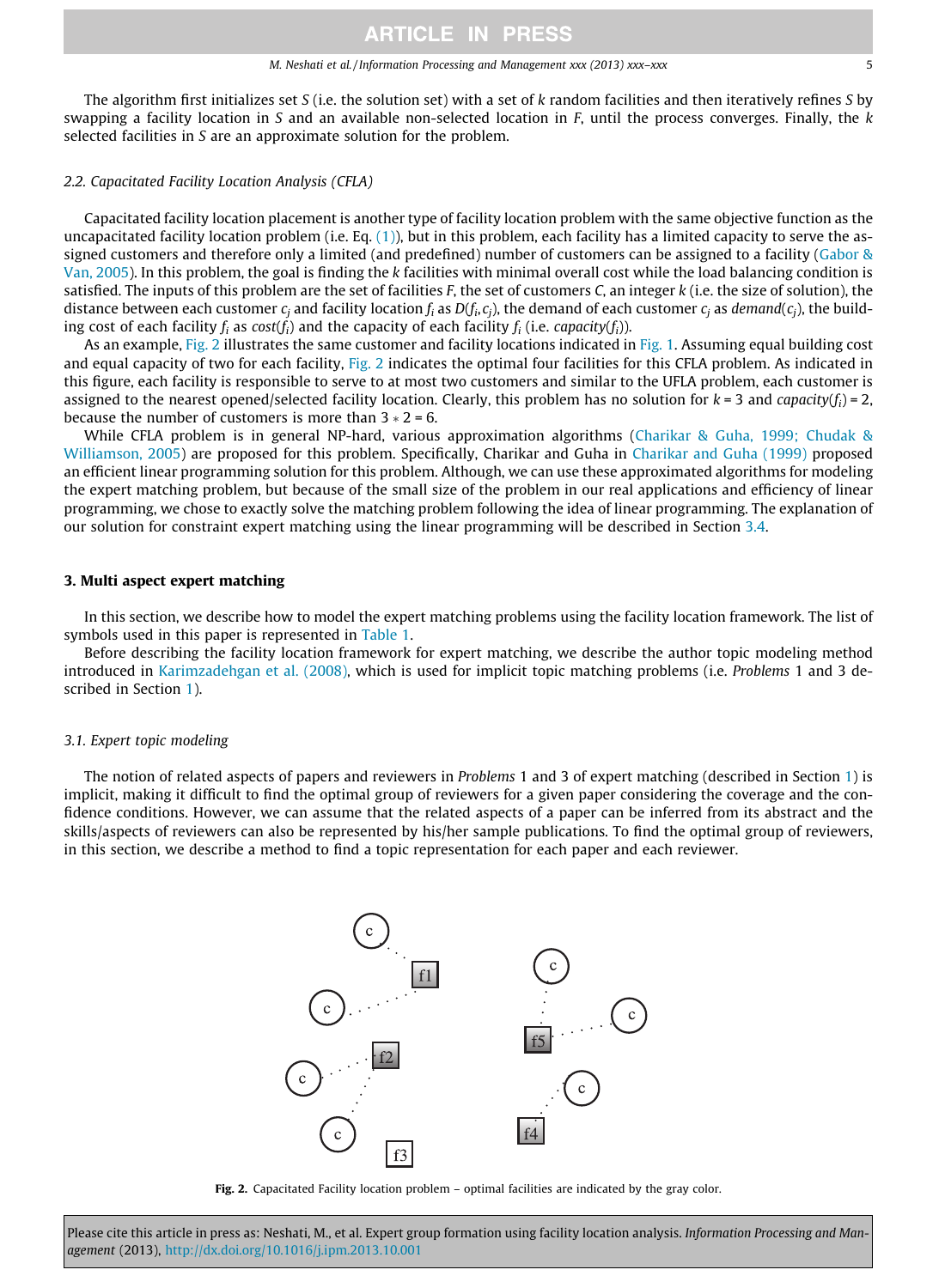#### <span id="page-5-0"></span>6 M. Neshati et al. / Information Processing and Management xxx (2013) xxx–xxx

| Notations.       |                                             |
|------------------|---------------------------------------------|
| Symbol           | Description                                 |
| M                | Number of reviewers/experts                 |
| N                | Number of papers/tasks                      |
|                  | Number of aspects/topics                    |
| $e_i$            | One expert                                  |
| $p_j$            | One paper                                   |
| $\tau_i$         | One topic                                   |
| $A_{N\times T}$  | Paper-topic matrix                          |
| $B_{M \times T}$ | Reviewer-topic matrix                       |
| $r_i$            | Expertise document of reviewer $e_i$        |
| k                | Number of assigned reviewers for each paper |
| $C_i$            | Capacity of reviewer $e_i$                  |
| S                | Cardinality of set S                        |
| $aspect(p_i)$    | The set of aspects of paper $p_i$           |

Following the idea of reviewer modeling introduced in [Karimzadehgan et al. \(2008\),](#page-21-0) we can assume that there is a space of T topic aspects, each characterized by a unigram language model such that the papers and the expertise documents can be represented as the mixture of these topics. Let  $\tau = (\tau_1, \ldots, \tau_T)$  be a vector of topics where  $\tau_i$  is a unigram language model and  $p(w|\tau_i)$  is the probability of word w for the topic  $\tau_i$ .

Given M reviewer's expertise documents,<sup>3</sup> arbitrary number of latent topic/aspects can be learned using Probabilistic Latent Semantic Analysis (PLSA) ([Hofmann, 1999\)](#page-21-0). Let  $R = \{r_1, \ldots, r_M\}$  be the set of expertise documents where document  $r_i$  is the expertise document of reviewer  $e_i$ , the log likelihood of the expertise document collection according to the PLSA [\(Hofmann,](#page-21-0) [1999\)](#page-21-0) equals to:

$$
\log(P(R|\tau)) = \sum_{i=1}^{M} \sum_{w \in V} c(w, r_i) \log \left( \sum_{a=1}^{T} p(\tau_a|\theta_i) p(w|\tau_a) \right), \tag{3}
$$

where V is the set of all words in the vocabulary,  $c(w,r_i)$  is the count of word w in the expertise document  $r_i$  and  $p(\tau_a|\theta_i)$  is the selection probability of topic  $\tau_a$  for document  $r_i$ .

EM algorithm can be used to compute the maximum likelihood estimation of all parameters including  $p(\tau_a|\theta_i)$  and  $p(w|\tau_a)$ . After learning all the parameters, each expert  $e_i$  can be represented using the topic vector  $\tau_i$  denoted by ( $\tau_{1i}, \ldots, \tau_{Ti}$ ) such that  $\tau_{1i} = p(\tau_a|\theta_i)$ . Furthermore, using the estimated values of  $p(w|\tau_a)$ , we can also infer the topic representation for each paper  $p_i$ as  $\tau'_j$  denoted by  $(\tau'_{1j},\ldots,\tau'_{Tj})$  such that  $\tau'_{1j} = p(\tau_a|\theta_j)$ . Using the above topic modeling method, given N papers, M reviewers, and the number of latent topics T, the set of papers and reviewers can be represented by the paper-topic  $A_{N\times T}$  and reviewertopic  $B_{M\times T}$  matrixes. The elements of these matrixes are real numbers in [0,1], which indicate the relevancy of corresponding paper or reviewer to a topic.

Note that if the relevant topics of papers and reviewers are explicitly given using some keywords (i.e. the Problem 2 of expert matching), then the paper-topic and reviewer-topic will be zero-one matrixes which can be defined as follows where aspect( $p_i$ ) indicates the set of relevant aspects of paper  $p_i$ .

$$
A(j,t) = \begin{cases} 0 & \text{if } t \notin aspect(p_j) \\ 1 & \text{if } t \in aspect(p_j) \end{cases} \quad B(i,t) = \begin{cases} 0 & \text{if } t \notin aspect(e_i) \\ 1 & \text{if } t \in aspect(e_i) \end{cases}
$$

After representing papers and reviewers using the above matrixes, now we can describe the matching algorithm for retrieving the k-top reviewers for a given paper.

Note that the proposed method for topic learning in this section is applicable, if we have enough papers for a candidate reviewer to infer his/her skills. However, For ''cold-start'' reviewers (i.e. a reviewer who has not enough papers to infer his/ her skills directly), following the idea of [Deng, King, and Lyu \(2012\),](#page-21-0) it is possible to infer the related topics using the venue (or an specific section of the venue) in which his/her paper is published. For example, for reviewers who previously published a paper in ''personalization and user modeling'' section of the SIGIR conference, we can easily extract related aspects/skills of them. But in this method, we can only infer the general aspects of a reviewer profile and this method is not able to precisely detect the specific skill aspects of candidate reviewers. As another method, following the idea of relevance propagation ([Qin, Liu, Zhang, Chen, & Ma, 2005](#page-21-0)), it is possible to infer the related aspects of a candidate reviewer using the aspects of his/her co-authors. Temporal topic modeling ([AlSumait, Barbará, & Domeniconi, 2008; Daud, 2012](#page-21-0)) and also temporal expert finding [\(Hashemi, Neshati, & Beigy, in press](#page-21-0)) methods can also be used to more precisely infer the related topics of each reviewer.

Table 1

 $3\,$  In this paper, the concatenation of a reviewer's publications is used as his/here expertise document.

Please cite this article in press as: Neshati, M., et al. Expert group formation using facility location analysis. Information Processing and Management (2013), <http://dx.doi.org/10.1016/j.ipm.2013.10.001>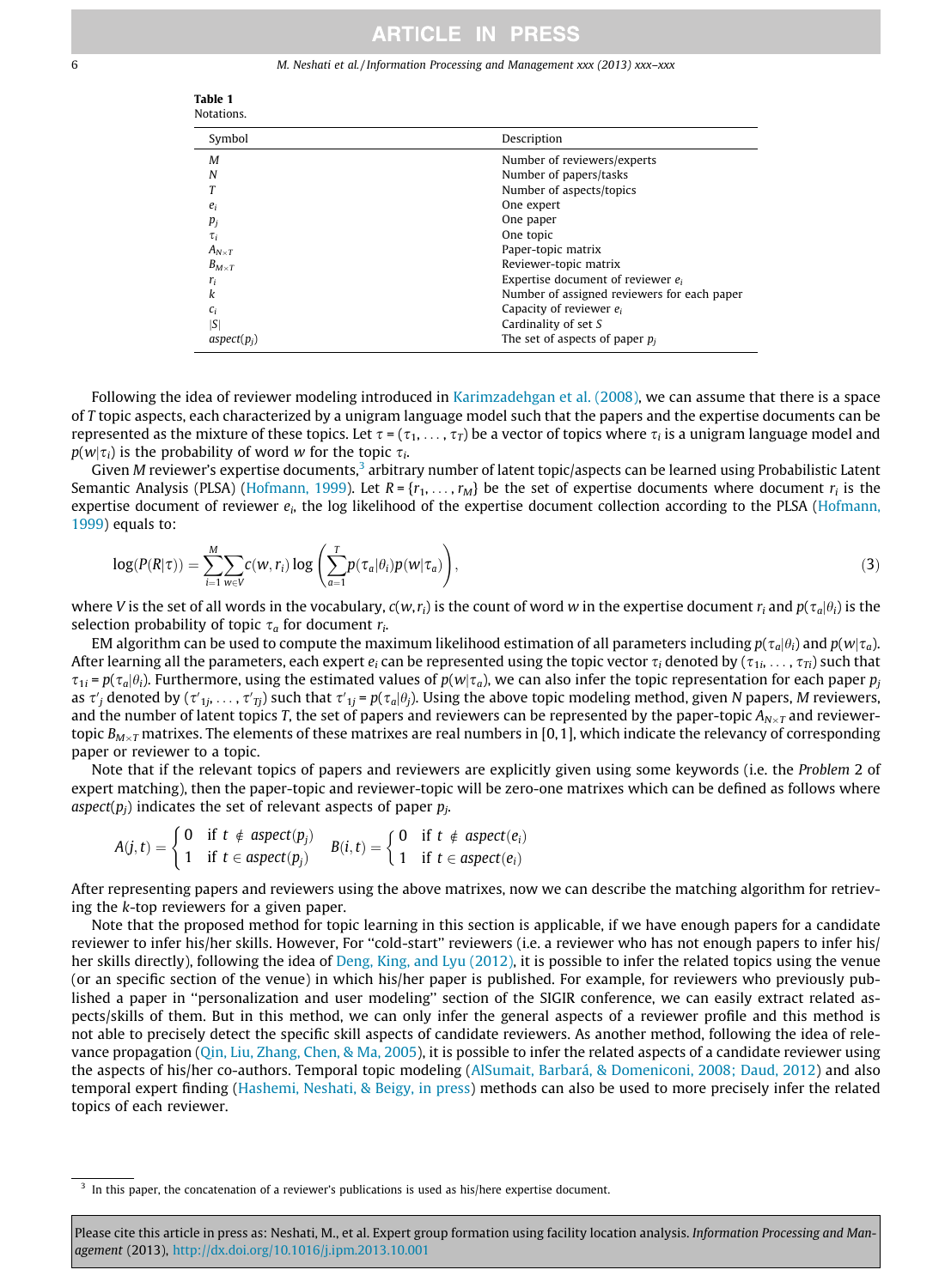### <span id="page-6-0"></span>3.2. Modeling expert group formation as facility location placement

The expert group formation problem is concerned with the assignment of N papers to M reviewers such that the following conditions are satisfied:

 $C_1(Top-k$  retrieval): Each paper  $p_i$  should be assigned to a group of exactly k relevant reviewers.

 $C_2$  (Maximal Coverage): In an ideal matching, the group of reviewers assigned to paper  $p_i$  should be able to cover all aspects/topics (i.e. required skills) of paper  $p_i$  in a complementary manner.

 $C_3$  (Maximal Confidence): In an ideal matching, each reviewer  $e_i$  assigned to paper  $p_i$  should be able to cover as many as possible of the topics of paper  $p_i$ .

While above conditions are common in all group formation problems, the following condition should also be satisfied in constraint group formation problems (i.e. Problems 2 and 3 described in Section [1](#page-0-0)).

 $C_4$  (Load Balancing): Reviewer  $e_i$  has a limited capacity and can only be involved in review process of a limited and predefined number of  $c_i$  papers.

Following the general idea of facility location analysis, we can reduce each expert group formation problem to a facility location placement problem. These two problems are similar to each other in many aspects:

- 1. While exactly k facilities should be selected in a k-facility placement problem, in expert group formation, each paper should also be assigned to exactly  $k$  reviewers.<sup>4</sup>
- 2. While each customer in a facility location problem should be assigned to its nearest facility, in expert group formation, each topic of a paper should be assigned to a reviewer who is able to cover that specific topic. If all aspects of a paper  $p_i$  is assigned to at least one relevant reviewer, then the maximal coverage condition can be satisfied.
- 3. While in the facility location problems, each facility has a specific value of opening cost, in expert group formation problem, each reviewer has a specific confidence level for a given paper. So, if we appropriately define the assignment cost of each reviewer for a given paper, then the maximal confidence condition can be satisfied.
- 4. In capacitated facility location, each facility has a limited capacity to serve customers; similarly, in constraint expert group formation, each expert should be assigned to a limited number of papers. Therefore, using capacitated facility location framework, the load balancing condition can be satisfied.

According to the above similarities between facility location placement and expert group formation problems, we can imagine each reviewer  $e_i$  as a facility and each topic/aspect  $\tau$  of paper  $p_i$  as a customer that should be assigned to a facility/reviewer. Given the set of papers, reviewers, paper-topic matrix, reviewer-topic matrix and the number of reviewers for each paper, we should define the building and communication costs to complete the facility location framework. In the following subsections, we will define these costs for each of the group formation problems.

### 3.3. Implicit Aspects – Unconstraint Matching

The first problem of expert matching is concerned the assignment of N papers to M reviewers such that the conditions  $C_1, C_2$ , and  $C_3$  are satisfied. In this problem, we assume that each reviewer has infinite capacity. So, we can assign each of N papers to all available reviewers independent of other papers. In other words, we can independently solve the matching problem for each paper.

Using the topic modeling method described in Section [3.1,](#page-4-0) we can infer the paper-topic A and reviewer-topic B matrixes. As mentioned in Section 3.2, selection of k reviewers is equivalent to the selection of k facilities in our framework. For a given paper, we have T customers (i.e. T topics) and M candidate facility locations (i.e. M reviewers) and the objective function in UFLA is composed of two parts:

- 1. Building Cost: The building cost indicates the cost of opening a facility at a specific candidate location.
- 2. Communication Cost: The communication cost indicates the access cost of a customer to its nearest facility in the optimal solution.

In expert matching problem, the first part corresponds to the cost of selection of an expert  $e_i$  for a paper  $p_i$  and the second part indicates the cost of coverage for a topic of a paper  $p_j$  by the most relevant assigned reviewer. Therefore, we can define the building cost and communication cost in our framework as follows.

 $4$  The value of k is not necessarily equal for all papers.

Please cite this article in press as: Neshati, M., et al. Expert group formation using facility location analysis. Information Processing and Management (2013), <http://dx.doi.org/10.1016/j.ipm.2013.10.001>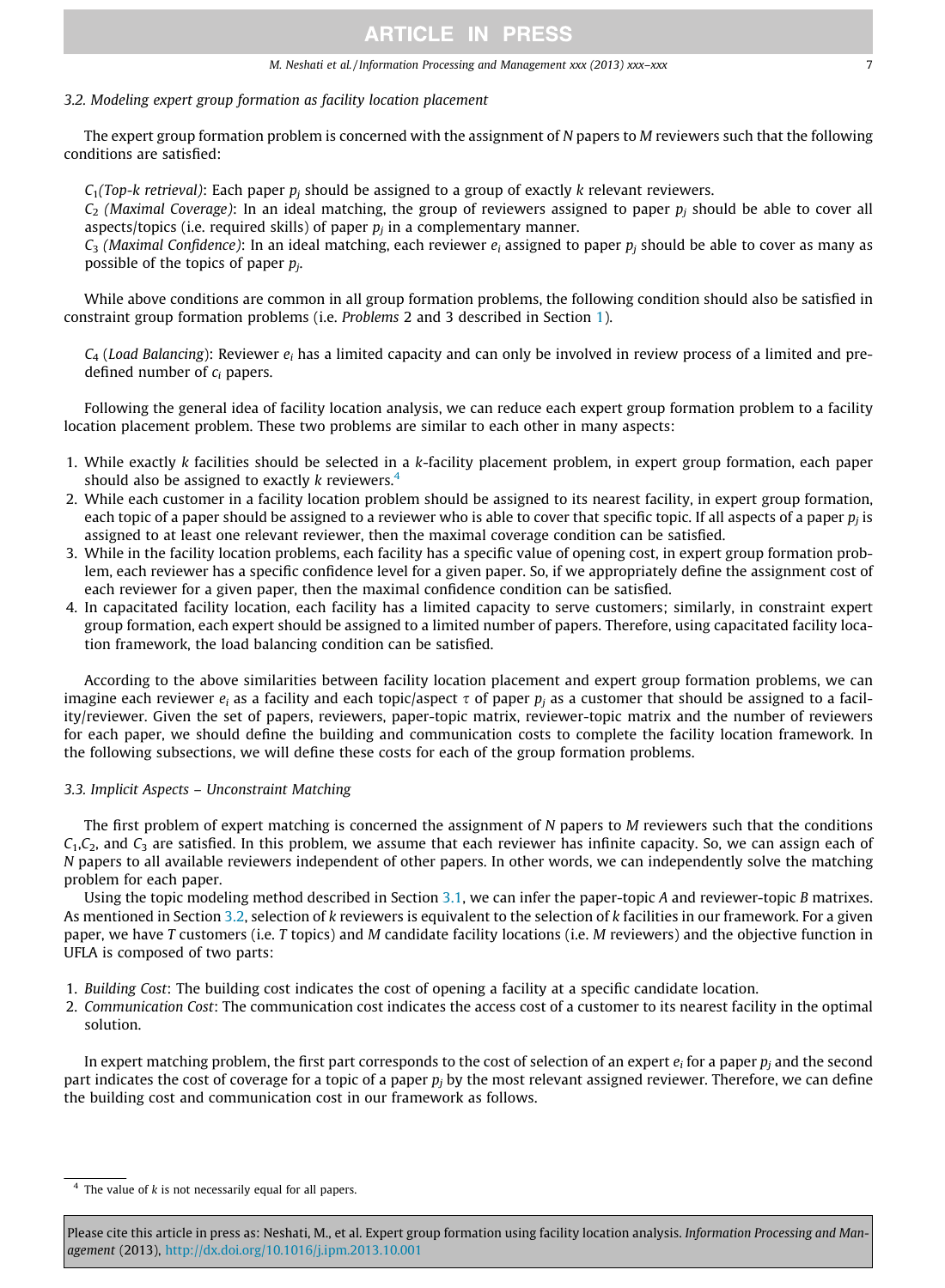1. Building cost of assignment of reviewer  $e_i$  to paper  $p_i$  equals to:

 $cost(e_i) = D(\overrightarrow{e_i} || \overrightarrow{p_j}),$ 

where  $\vec{e_i}$  and  $\vec{p_j}$  correspond to the topic vector of reviewer  $e_i$  (i.e. the ith row of the reviewer-topic matrix B) and the topic vector of paper  $p_j$  (i.e. the jth row of the paper-topic matrix A) and  $D(\vec{e_i}||\vec{p_j})$  indicates the Kullback–Leibler (KL)<sup>5</sup> divergence value of these vectors.

Intuitively, if the topic distributions of vectors  $\overrightarrow{e_i}$  and  $\overrightarrow{p_j}$  are very similar to each other, then we expect that they might be related to the same topics and also their KL divergence value will be very small. As a result, the facility (i.e. the reviewer)  $e_i$ will be a very low building cost facility candidate for paper  $p_i$ .

2. Communication cost of assignment of aspect a of paper  $p_i$  to reviewer  $e_i$  equals to

 $cost(e_i, \tau_{aj}) = D(\overrightarrow{e_i} \| \overrightarrow{v_a}),$ 

where  $\vec{e_i}$  is topic vector of reviewer  $e_i$ ,  $\tau_{aj}$  is the weight of topic  $a$  in topic vector of paper  $p_j$  and  $\overrightarrow{v_a}$  indicates the unit vector with all zero elements except for topic a.

In this case, if reviewer  $e_i$  is able to cover skill a, then we expect that the weight of topic  $\tau_a$  in his/her topic vector  $\vec{e_i}$  be higher in comparison with other topics and accordingly the communication cost of customer  $a$  (i.e. topic  $a$ ) and facility  $e_i$ (i.e. the reviewer) will be low.

According to the above definitions for building and communication costs, the objective function of unconstraint expert matching problem can be represented as follows:

$$
Cost(S, p_j) = \lambda \sum_{i=1}^{k} D(\overrightarrow{e_i} || \overrightarrow{p_j}) + (1 - \lambda) \sum_{a=1}^{T} \tau_{aj} \min_{s \in S} D(\overrightarrow{s} || \overrightarrow{v_a}),
$$
\n(4)

where S is the set of selected reviewers for paper  $p_i$  and  $\tau_{aj}$  indicates the weight of topic a in topic vector of paper  $p_i$ . To optimize the above objective function we use the greedy local search method given in [Algorithm 1](#page-3-0). The output of the algorithm is the top-k reviewers for paper  $p_j$  which have not only the maximum confidence but also collectively can cover all aspects of that paper.

### 3.4. Explicit Aspects – Constraint Matching

The second problem of expert matching (i.e. Explicit Aspects – Constraint Matching) is concerned with the assignment of N papers to M reviewers such that in addition to the conditions  $C_1$ ,  $C_2$  and  $C_3$ , the load balancing condition (i.e.  $C_4$ ) is also satisfied.

In contrast with the first problem of expert matching, in this problem, we assume that the aspects/skills of the papers and experts are explicitly determined. This is a valid assumption because in many applications, the required skills of a project and also the related skills of an expert can be explicitly described by some few keywords. For example, in the paper-reviewer assignment problem, the relevant topics of each paper and reviewer can be described by some few keywords.

The constraint  $C_4$  makes the matching problem very hard, indeed this matching problem belongs to the class of NP-hard problems; furthermore, in this problem the conditions  $C_2$  and  $C_3$  are in competition with each other. Specifically, maximizing the global average confidence of the assigned groups may result in formation of the non-optimal converging groups. In this section, we formally model this problem using the Capacitated Facility Location Analysis (CFLA) [\(Chudak & Williamson,](#page-21-0) [2005](#page-21-0)) and also propose an exact linear programming solution for it.

Similar to Section [3.3](#page-6-0), in the CFLA framework of constraint expert matching, each aspect/topic of paper  $p_i$  is considered as a customer and each reviewer is considered as a candidate facility location.

[Algorithm 2](#page-8-0) indicates the linear programming formulation [\(Gonzalez, 2007](#page-21-0)) for this CFLA problem. In this linear program, matrix  $U_{ji}$  is a  $N \times M$  binary decision matrix that indicates the assignment of papers to the reviewers. Specifically, element  $u_{ji}$  = 1 if and only if, in the final solution, the paper  $p_j$  is assigned to the reviewer  $e_i$ . As a binary decision variable,  $X(i,j,a)$  indicates the assignment of topic a of paper  $p_i$  (i.e. a customer) to reviewer  $e_i$  (i.e. a facility); specifically,  $X(i,j,a) = 1$  if and only if, topic a of paper  $p_i$  is assigned to reviewer  $e_i$ , and finally,  $A_{N\times T}$  is the binary paper-topic matrix; where  $A(j, a) = 1$  if and only if, paper  $p_i$  is related to topic  $a$ .

$$
D_{\text{KL}}(P\|Q) = \sum_{i} \ln \left(\frac{P(i)}{Q(i)}\right) P(i)
$$

It is the expectation of the logarithmic difference between the probabilities P and Q, where the expectation is taken using the probabilities P. The KL divergence is only defined if P and Q both sum to 1 and if  $Q(i) = 0$  implies  $P(i) = 0$  for all *i* (absolute continuity). If the quantity 0 ln 0 appears in the formula, it is interpreted as zero because lim<sub>x-0</sub>x ln(x) = 0 ([Kullback & Leibler, 1951](#page-21-0)). This interpretation makes sense in our problem, because a zero-weight topic of a paper should not affect its distance from reviewers (i.e facilities).

<span id="page-7-0"></span>

 $5$  For discrete probability distributions  $P$  and  $Q$ , the KL divergence is defined to be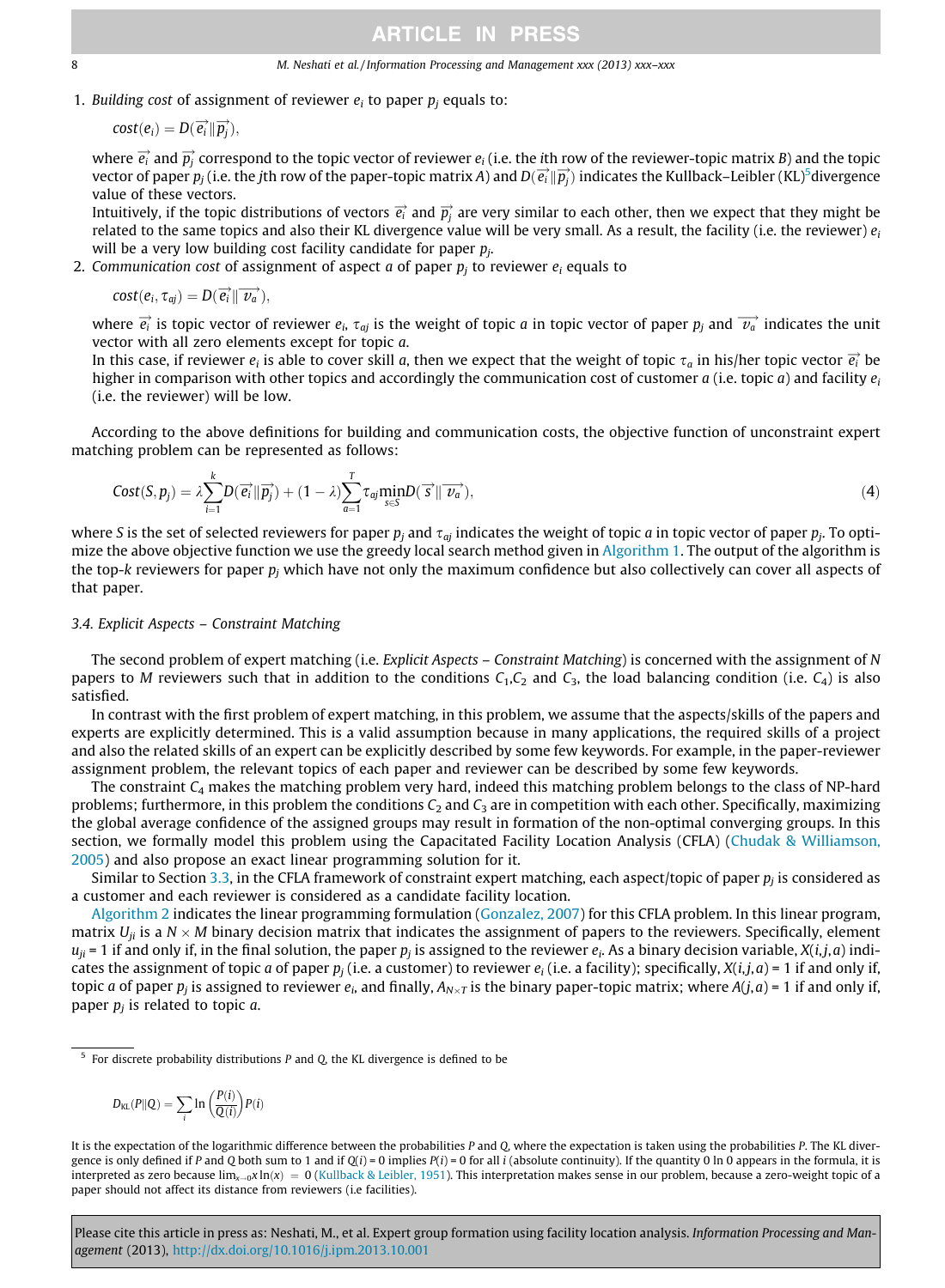### M. Neshati et al. / Information Processing and Management xxx (2013) xxx–xxx 9 9

### <span id="page-8-0"></span>Algorithm 2. Linear programming formulation of CFLA

minimize  $\sum_{j=1}^{N} \sum_{i=1}^{M} (\lambda U_{ji} B Cost(i, j) + (1 - \lambda) \sum_{a=1}^{T} C cost(i, j, a) X(i, j, a))$ subject to  $T_1$  :  $\forall j$  :  $\sum_{i=1}^M U_{ji} = k$  $T_2$  :  $\forall i$  :  $\sum_{j=1}^N U_{ji} \leqslant c_i$  $T_3$ :  $\forall j$ ,  $a$ :  $A(j, a) \leq \sum_{i=1}^{M} X(i, j, a)$  $T_4$ :  $\forall i, j, a$ :  $X(i,j,a) \le U_{ji}$  $T_5$ :  $\forall i, j: U_{ji} \in \{0, 1\}$  $T_6$ :  $\forall i, j, a$ :  $X(i,j,a) \in \{0,1\}$ 

In the linear program given in Algorithm 2, constraint  $T_1$  shows that the sum of elements of each row of matrix U should be equal to k; this means that each paper should be assigned exactly to k reviewers. This constraint can satisfy the top-k retrieval condition (i.e. the condition  $C_1$ ).

Constraint  $T_2$  indicates that the sum of elements of each column of U should be less than or equal with  $c_i$  (i.e. the capacity of the ith reviewer); this means that reviewer  $e_i$  can only be assigned to at most  $c_i$  papers. This constraint can satisfy the load balancing condition (i.e. the condition  $C_4$ ).

Constraint  $T_3$  indicates that for each related topic of paper  $p_i$  (i.e. for topics that  $A(i, a) = 1$ ) at least one reviewer should be assigned. On the other hand,  $T_4$  indicates that the topic a of the paper  $p_i$  can be assigned to the reviewer  $e_i$  only if paper  $p_i$  is assigned to the reviewer  $e_i$ . In other words, if the decision variable  $X(i, j, a) = 1$ , then the element  $u_{ii}$  of the assignment matrix should be equal to 1; As we will see later, these constraints can guarantee the optimal coverage assignment (i.e. the condition  $C_2$ ).

The objective function in Algorithm 2 is the same as the objective function given in Eq.  $(4)$  with this difference that in Algorithm 2, it is defined to globally optimize the matching of all papers simultaneously (i.e. the outer sum is defined on all papers). On the other hand, the minimum distance in Eq. [\(4\)](#page-7-0) is replaced by decision variable  $X(i,j,a)$  which models the same concept (i.e. the best assigned reviewer for topic *a*).

Intuitively, by minimizing the objective function, both the coverage and the confidence conditions of the matching problem (i.e.  $C_2$  and  $C_3$  conditions) can be satisfied. Firstly, paper  $p_i$  is assigned to reviewer  $e_i$  (i.e.  $u_{ii}$  = 1) when the building cost (i.e.  $BCost(i,j)$ ) of this selection is low; this part of objective function can satisfy confidence maximization (i.e. condition  $C_3$ ). On the other hand, minimization of the communication cost for the relevant topic *a* of paper  $p_i$  (i.e. CCost(*i,j,a*)) results in the assignment of topic a to a reviewer  $e_i$  such that  $e_i$  is able to cover this topic; therefore this part of the objective function can satisfy the coverage maximization condition (i.e. condition  $C_4$ ). The parameter  $\lambda$  can be used to make a tradeoff between confidence and coverage conditions. In order to maximize the coverage and confidence of the assigned groups, we can define the building and communication cost as follow.

$$
BCost(i,j) = 1 - \frac{aspect(p_j) \cap aspect(e_i)}{aspect(p_j)}
$$
(5)

$$
CCost(i, j, a) = \begin{cases} 0 & \text{if } a \in \text{aspect}(e_i) \\ 1 & \text{if } a \notin \text{aspect}(e_i) \end{cases} \tag{6}
$$

In above equations, aspect  $(e_i)$  indicates the set of relevant topics for reviewer  $e_i$  and aspect  $(p_i)$  is the set of relevant topics of paper  $p_i$ . Intuitively, BCost(i,j) indicates the fraction of aspects of paper  $p_i$ , which cannot be covered by the reviewer  $r_i$  and CCost(i,j,a) indicates whether the assigned reviewer  $r_i$  for topic a of paper  $p_i$  is able to cover it or not. In next two theorems, we prove that Algorithm 2 can produce the optimal coverage and confidence expert assignment.

**Theorem 1** (Coverage optimality). In the second problem of expert matching, if communication cost is defined by Eq. (6) and  $\lambda = 0$ , then Algorithm 2 will produce the optimal converging groups.

**Proof.** Let U be the  $M * N$  binary assignment matrix where  $u_{ij} = 1$  when paper  $p_j$  is assigned to reviewer  $r_i$  in the final solution. According to the definition of the coverage measure (Section [5.2\)](#page-13-0), the average value of coverage for N papers according to assignment matrix U is the average value of coverage of each paper and can be computed as follows

$$
Coverage(U) = \frac{\sum_{j=1}^{N}Coverage(p_j)}{N} = \frac{1}{N} \sum_{j=1}^{N} \frac{|aspect(p_j)| - |NCaspect(p_j)|}{|aspect(p_j)|}.
$$

where |aspect (p<sub>j</sub>)| indicates the number of aspects of paper  $p_j$  and |NCaspect ( $p_j$ )|<sup>6</sup> indicates the number of its aspects, which are not covered by the assigned group of reviewers according matrix  $U$ . Coverage( $U$ ) indicates the average value of coverage for

 $6$  NCaspect = Not Covered aspects.

Please cite this article in press as: Neshati, M., et al. Expert group formation using facility location analysis. Information Processing and Management (2013), <http://dx.doi.org/10.1016/j.ipm.2013.10.001>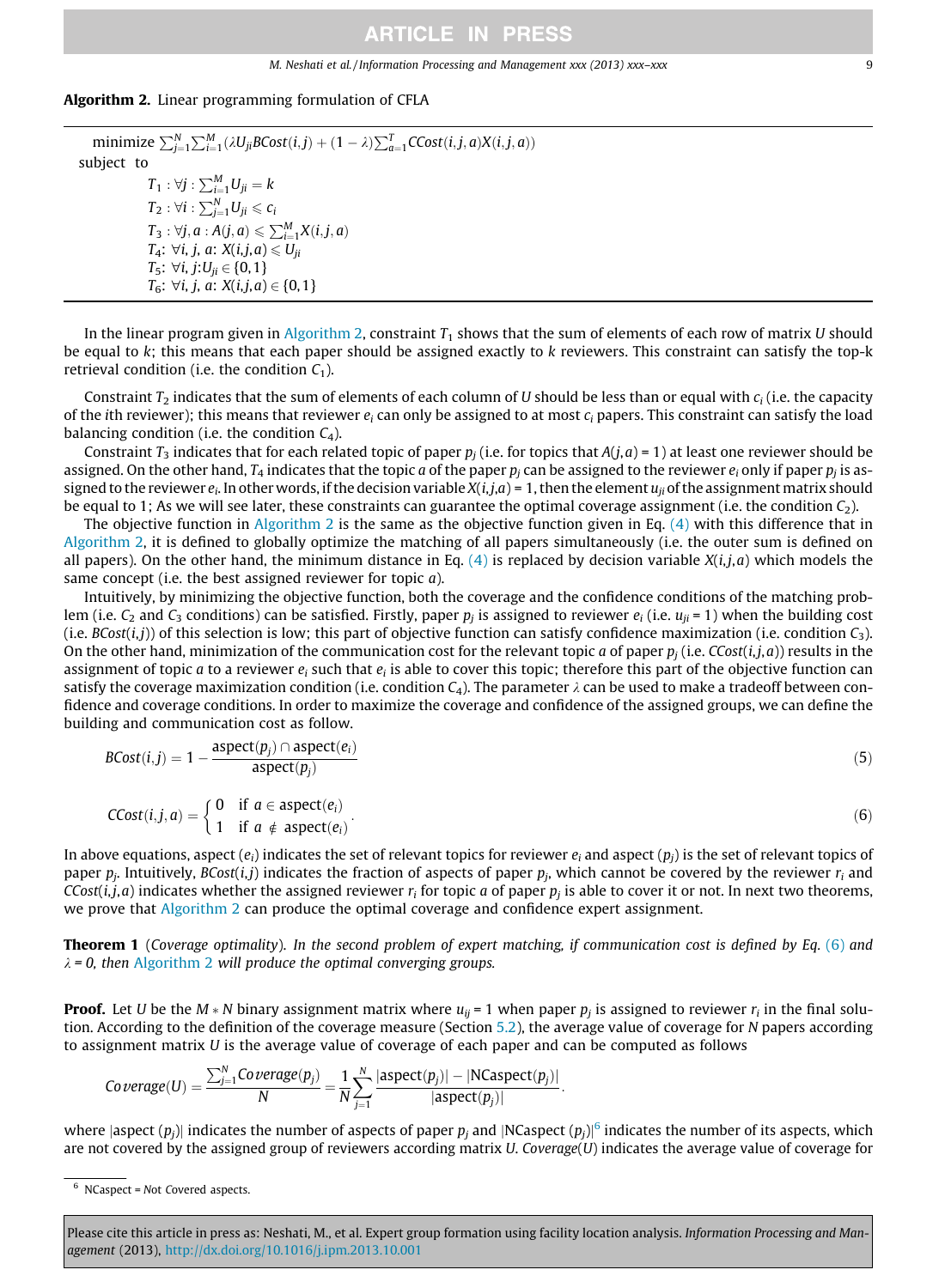### <span id="page-9-0"></span>10 M. Neshati et al. / Information Processing and Management xxx (2013) xxx–xxx

all papers and Coverage( $p_i$ ) is the coverage measure for paper  $p_i$ . With simple mathematic operations, Coverage(U) can be computed using the following equation.

$$
Coverage(U) = 1 - \frac{1}{N} \sum_{j=1}^{N} \frac{|NCaspect(p_j)|}{|\text{aspect}(p_j)|}.
$$
\n(7)

On the other hand, setting  $\lambda = 0$  in [Algorithm 2](#page-8-0) results in the following objective function.

$$
OBJ_1 = \sum_{j=1}^{N} \sum_{i=1}^{M} \sum_{a=1}^{T} CCost(i,j,a)X(i,j,a)
$$

By minimizing the above objective function, the value of decision variables  $X(i,j,a)$  are determined as follows.

- 1. if  $A_{ia} = 0$ , then for all values of i the value of  $X(i,j,a) = 0$ . In other words, if paper  $p_i$  is not related to topic a, then this topic will not be assigned to any reviewer.
- 2. if  $A_{ja} = 1$ , then only for exactly one value of  $i = i_1$  (i.e. the best available reviewer) the value of  $X(i_1,j,a) = 1$  and for all other values of *i* value of  $X(i_1,j,a) = 0$ . In other words, for each relevant topic *a* of paper  $p_i$  exactly one reviewer will be assigned. This assigned reviewer may be able to cover topic a or not (i.e.  $C\text{Cost}(i_1,i,a)$  can be zero or one). So, if reviewer  $i_1$  is able to cover topic a then the value of objective function does not change; otherwise it increases by 1.

According to the above cases, for each paper  $p_i$  the value of

$$
OBJ_1(j) = \sum_{i=1}^{M} \sum_{a=1}^{T} CCost(i,j,a)X(i,j,a) = |NCaspect(p_j)|
$$

equals the value of aspects of paper  $p_i$ , which is not covered by the assigned group of reviewers (i.e.  $|NCa|$ ). Substituting in Eq. (7), we obtain the following equation.

$$
Co \text{verage}(U) = 1 - \frac{1}{N} \sum_{j=1}^{N} \frac{OBJ_1(j)}{|\text{aspect}(p_j)|}
$$

It is obvious by minimizing the values of OBJ1 (OBJ $_1=\sum_j$ OBJ $_1(j)$ ) and normalizing the cost by the number of topics of paper  $p_j$ , the coverage measure will be maximized.  $\Box$ 

**Theorem 2** (Confidence optimality). In the second problem of expert matching, if building cost is defined by Eq. [\(5\)](#page-8-0) and  $\lambda = 1$ , then [Algorithm 2](#page-8-0) will produce the optimal confidence groups.

**Proof.** According to the definition of the average confidence (Section [5.2](#page-13-0)), the average confidence score of an assigned group to paper  $p_i$  can be computed as follow

$$
\text{Confidence}(p_j) = \sum_{i=1}^{M} \sum_{a=1}^{T} \frac{U_{ji} B_{ia} A_{ja}}{|aspect(p_j)|k}.
$$

Therefore, the average value of average confidence for all assignments according to the matrix U is like follows.

$$
\text{Confidence}(U) = \frac{1}{N} \sum_{j=1}^{N} \sum_{i=1}^{M} \sum_{a=1}^{T} \frac{U_{ji} B_{ia} A_{ja}}{|\text{aspect}(p_j)|k},
$$

where A, B, U are the paper-topic, the reviewer-topic and the assignment matrixes respectively, and  $k$  is the number of reviewers assigned for each paper. The above equation can be re-written as follows.

$$
\text{Confidence}(U) = \frac{1}{N} \sum_{j=1}^{N} \sum_{i=1}^{M} \frac{U_{ji}}{|aspect(p_j)| k} \left( \sum_{a=1}^{T} B_{ia} A_{ja} \right) \tag{8}
$$

On the other hand, by setting  $\lambda = 1$ , the objective function of [Algorithm 2](#page-8-0) becomes as follows.

$$
OBJ_2 = \sum_{j=1}^{N} \sum_{i=1}^{M} U_{ji} BCost(i,j)
$$

According to definition of  $BCost(i, j)$  (i.e. Eq. [\(5\)](#page-8-0)), we have:

$$
|aspect(p_j) \bigcap aspect(r_i)| = |aspect(p_j)|(1 - BCost(i,j)).
$$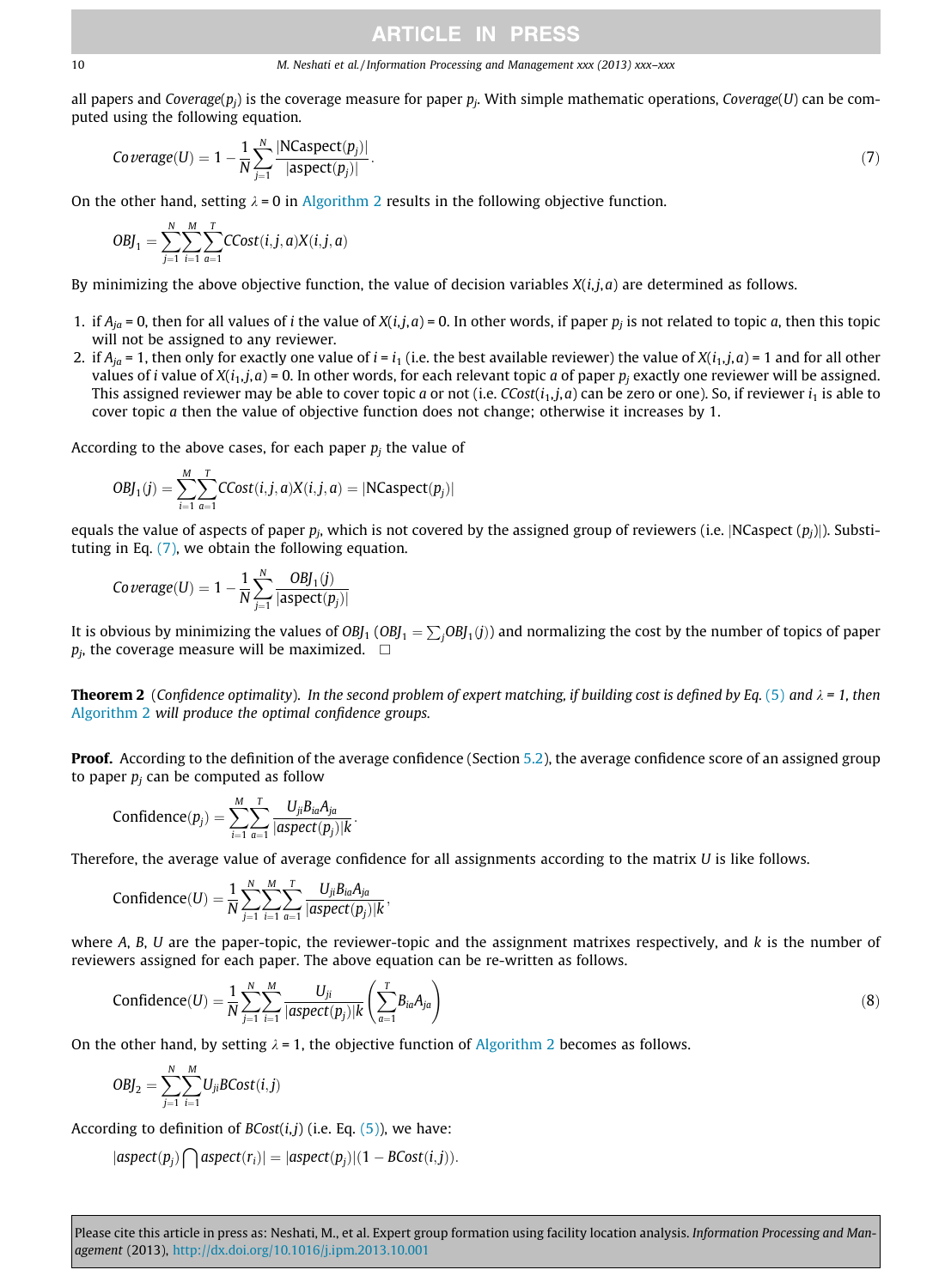#### M. Neshati et al. / Information Processing and Management xxx (2013) xxx–xxx 11

On the other hand, Eq. (9) is true because the term  $B_{ia}A_{ja}$  is equal to one when both  $B_{ia}$  and  $A_{ja}$  are equal to one (both paper  $p_j$ and reviewer  $r_i$  are relevant to topic  $a$ ).

$$
\sum_{a=1}^{T} B_{ia} A_{ja} = |aspect(p_j) \text{bigcap} aspect(r_i)|
$$
\n(9)

So, we have the following equality:

$$
\sum_{a=1}^{T} B_{ia} A_{ja} = |aspect(p_j)| (1 - BCost(i,j))
$$
\n(10)

According to Eqs. [\(8\) and \(10\),](#page-9-0) we have

$$
\text{Confidence}(U) = \frac{1}{N} \sum_{j=1}^{N} \sum_{i=1}^{M} U_{ji} \left( \frac{1 - BCost(i, j)}{k} \right)
$$

With simple modifications, we obtain:

$$
\text{Confidence}(U) = \frac{1}{kN} \left[ \sum_{j=1}^{N} \sum_{i=1}^{M} U_{ji} - \sum_{j=1}^{N} \sum_{i=1}^{M} U_{ji} B \text{Cost}(i, j) \right]
$$

According to condition  $T_1$  in [Algorithm 2](#page-8-0), we have the following equation.

$$
\sum_{j=1}^N\sum_{i=1}^M U_{ji}=kN
$$

So the following equation is always true:

$$
\text{Confidence}(U) = \frac{1}{kN}(kN - OBJ_2) = 1 - \frac{OBJ_2}{kN}.
$$

According to the above equation, it is obvious that by minimizing the OBJ<sub>2</sub>, the confidence measure will be maximized.  $\Box$ 

The above theorems show that the linear programming solution can produce the optimal solution in terms of the coverage and confidence measures. Parameter  $\lambda$  can be used to make a trade-off between these measures.

### 3.5. Implicit Aspects – Constraint Matching

The constraints in the third problem of expert matching (i.e. Implicit Aspects – Constraint matching) are similar to the second problem but in this problem the topics/aspects of papers and reviewers are not predetermined. So, we use the topic modeling method introduced in Section [3.1](#page-4-0) to infer the paper-topic and reviewer-topic matrixes. Fortunately, the linear programming method proposed in [Algorithm 2](#page-8-0) can be used to solve this matching problem. We only need to define the building and communication cost appropriately for implicit aspects. Similar to the method proposed for unconstraint implicit matching in Section [3.3,](#page-6-0) we define the building and communication cost in the same way described in Eq. [\(4\)](#page-7-0).

### 3.6. Solving the integer linear program

Once our problem is formulated, we can use many algorithms to solve it. In our experiments, we use the commercial ILOG CPLEX 12.5 package<sup>7</sup> to solve our reviewer matching problem.

ILOG CPLEX optimizer is able to solve the linear programs with millions of constraints. Specifically, CPLEX uses the Branch-and-Cut ([Mitchell, 2002\)](#page-21-0) algorithm, which is an exact algorithm consisting of a combination of a cutting plane method with a Branch and-Bound algorithm, to solve the integer linear programs.

The idea of the Branch-and-Bound algorithm is to take a problem and decompose it into smaller problems such that a solution to a smaller problem is also a solution to the given problem. The algorithm recursively decomposes the original problem until it can be solved directly or is proven not to lead to an optimal solution.

In order to solve our integer linear program, using the LP relaxation, the original problem is transformed to a linear programming sub problem which is easy to solve optimality. This linear program without integer constraints is solved using the simplex algorithm. Branch and cut involves running a branch and bound algorithm and using cutting planes to tighten the linear programming relaxations. Specifically, when the optimal solution for the non-integer sub problem is founded, a cutting step tries to add additional constraints. In other words, the cutting step is to generate valid inequalities for the integer hull of the current sub problem and add them to the LP relaxation of the sub problem. At this point, the problem is divided into two sub problems: one is to explore values greater than or equal to the smallest integer greater than the current value, and the other is to explore values less than or equal to the next lesser integer. These

<sup>7</sup> Refer to <http://www-01.ibm.com/software/integration/optimization/cplex-optimizer/>.

Please cite this article in press as: Neshati, M., et al. Expert group formation using facility location analysis. Information Processing and Management (2013), <http://dx.doi.org/10.1016/j.ipm.2013.10.001>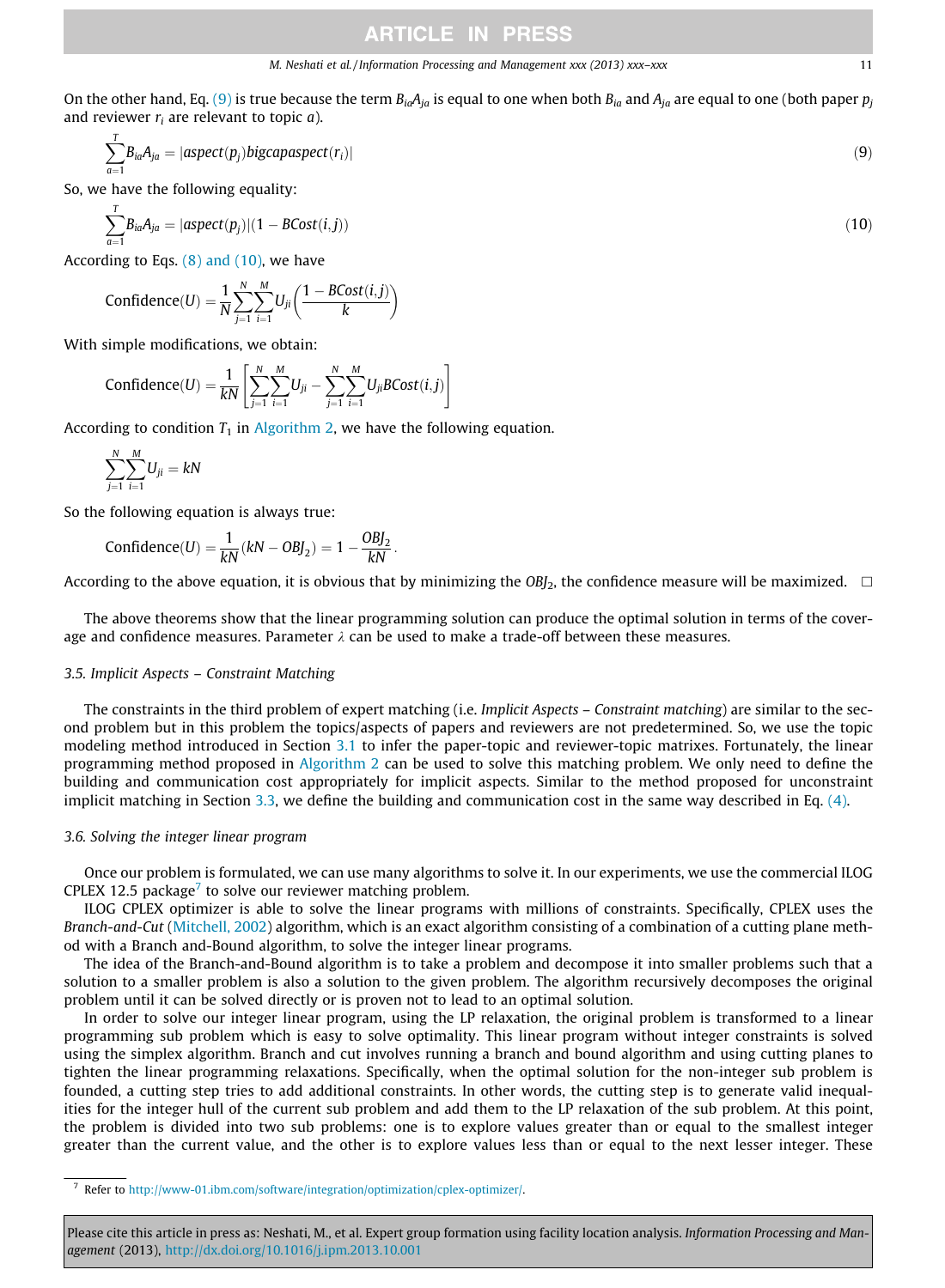### <span id="page-11-0"></span>12 M. Neshati et al. / Information Processing and Management xxx (2013) xxx–xxx

new linear programs are then solved using the simplex method and the process repeats until a solution satisfying all the integer constraints (or binary constraints) is found. For complete information about the algorithm, a reader is referred to [Mitchell \(2002\).](#page-21-0)

### 4. Related work

The problem of expert group formation has recently attracted lots of attention in information retrieval ([Karimzadeh](#page-21-0)[gan & Zhai, 2012; Karimzadehgan et al., 2008; Tang et al., 2012](#page-21-0)) and social network communities [\(Kargar & An, 2011;](#page-21-0) [Lappas et al., 2009](#page-21-0)). This problem is an extension of the expert finding problem [\(Balog, Soboroff et al., 2009; Craswell,](#page-21-0) [Vries, & Soboroff, 2005; Soboroff, de Vries, & Craswell, 2006\)](#page-21-0). The inclusion of the expert finding task in TREC Enterprise has attracted lots of attention from 2005 to 2008. Expert finding task is concerned with the retrieval of expert people in a given topic [\(Balog, Azzopardi, & De Rijke, 2009](#page-21-0)). Several methods are proposed for expert finding problem such as the language modeling ([Balog, Azzopardi et al., 2009](#page-21-0)), voting model ([Macdonald, 2009\)](#page-21-0), and person centric language modeling [\(Serdyukov & Hiemstra, 2008\)](#page-21-0). While these initial approaches for expert finding were proposed to find the expert persons in an organization [\(Balog, Azzopardi et al., 2009; Macdonald, 2009; Serdyukov & Hiemstra, 2008](#page-21-0)), recent methods focused on finding experts in the bibliographic data ([Deng, Han, Lyu, & King, 2012; Deng, King et al., 2012; Hashemi](#page-21-0) [et al., in press\)](#page-21-0), social networks ([Neshati, Asgari, Hiemstra, & Beigy, 2013; Smirnova, 2011](#page-21-0)), and question answering forums ([Pal & Konstan, 2010\)](#page-21-0).

The problem of multi aspect expert group formation is introduced by [Karimzadehgan et al. \(2008\)](#page-21-0). Specially, they considered the first problem of expert matching (i.e. Implicit Aspects – Unconstrained Matching introduced in Section [3.3](#page-6-0)) and proposed three different strategies to find a group of experts that maximally covers the required skills of a given query. These methods are (1) the redundancy removal, (2) expert aspect modeling and (3) query aspect modeling ([Karimzadehgan et al.,](#page-21-0) [2008](#page-21-0)). The idea of the redundancy removal strategy is to diversify the set of retrieved experts such that experts with various skills can be selected to maximally cover the required skills of the query. In the query aspect modeling approach, a multiaspect query is segmented into semantically diverse parts such that each part can be considered as a single aspect query; then, each query part is used to retrieve relevant experts. Finally, the union of retrieved experts for each sub-query is considered as the final answer.

The most effective method proposed in [Karimzadehgan et al. \(2008\)](#page-21-0) is expert aspect modeling. Similar to our approach for the first problem of expert matching, it is based on learning a topic vector representation for experts (reviewers) and the queries (papers). Using these topic vectors, the Next Best greedy approach is utilized to form the optimal skill covering group. In this approach, the members of a group are selected step by step; At step n, a reviewer (i.e. the best candidate in step  $n$ ) which minimizes the following objective function is selected as the new member of the group.

$$
D(\theta_q)\|\left(\frac{\sigma}{n-1}\sum_{i=1}^{n-1}\theta_i+(1-\sigma)\theta_n\right)
$$

In this equation,  $\theta_i$  indicates the topic vector of the *i*th selected member of the group (specifically,  $\theta_k$  is the topic vector of the kth candidate reviewer),  $\theta_q$  is the topic vector of the paper and  $\sigma$  is a parameter, which models the redundancy of skills in selected members. The objective function is the KL-divergence of the topic distribution of the query/paper and the resulting group after selection of the kth expert candidate.

The intuition behind this method is that  $\theta_q$  gives a measure of which topic aspect is relevant; As a result, if  $\theta_q$  assigns a high probability to some aspects, then it would prefer to cover these relevant aspects more than other less relevant ones. Thus, the best  $r_k$  is the one that works together with  $r_1, \ldots, r_{k-1}$  to achieve a coverage distribution most similar to the topic coverage given by the query. So, parameter  $\sigma$  controls how much to rely on the previously picked reviewers  $r_1, \ldots, r_{k-1}$  to cover all topic aspects of the query.

In contrast with the Next Best greedy approach [\(Karimzadehgan et al., 2008\)](#page-21-0), our proposed method for implicit aspect matching (illustrated in [Algorithm 1\)](#page-3-0), measures at each iteration the ability of the whole k-members of the assigned group to cover the required skills of the query and as a result if a non-appropriate member is selected at the ith step, it can be eliminated at the following steps. However, in the Next Best greedy approach, a non-appropriate selected reviewer for a paper cannot be changed. On the other hand, the Next Best greedy approach cannot easily be extended for constraint matching problems (i.e. the second and third problems of expert matching). In contrast, our FLA framework for expert matching can be extended for constraint and explicit aspect matching problems.

The problem of constraint expert group formation (i.e. the second and third problems of expert matching) has been recently introduced in [Karimzadehgan and Zhai \(2012\).](#page-21-0) This problem can be considered as an extension of the paper-review assignment problem. While initial approaches for paper-review assignment [\(Hettich & Pazzani, 2006; Sun, Ma, Fan, & Wang,](#page-21-0) [2007](#page-21-0)) concern only with the assignment of a paper to the relevant reviewers and ignore the coverage, confidence and load balancing conditions, [Karimzadehgan and Zhai \(2012\)](#page-21-0) introduced the problem of multi-aspect constraint paper-review matching. They proposed an integer linear programming (ILP) method for this problem which is demonstrated in Algorithm 3.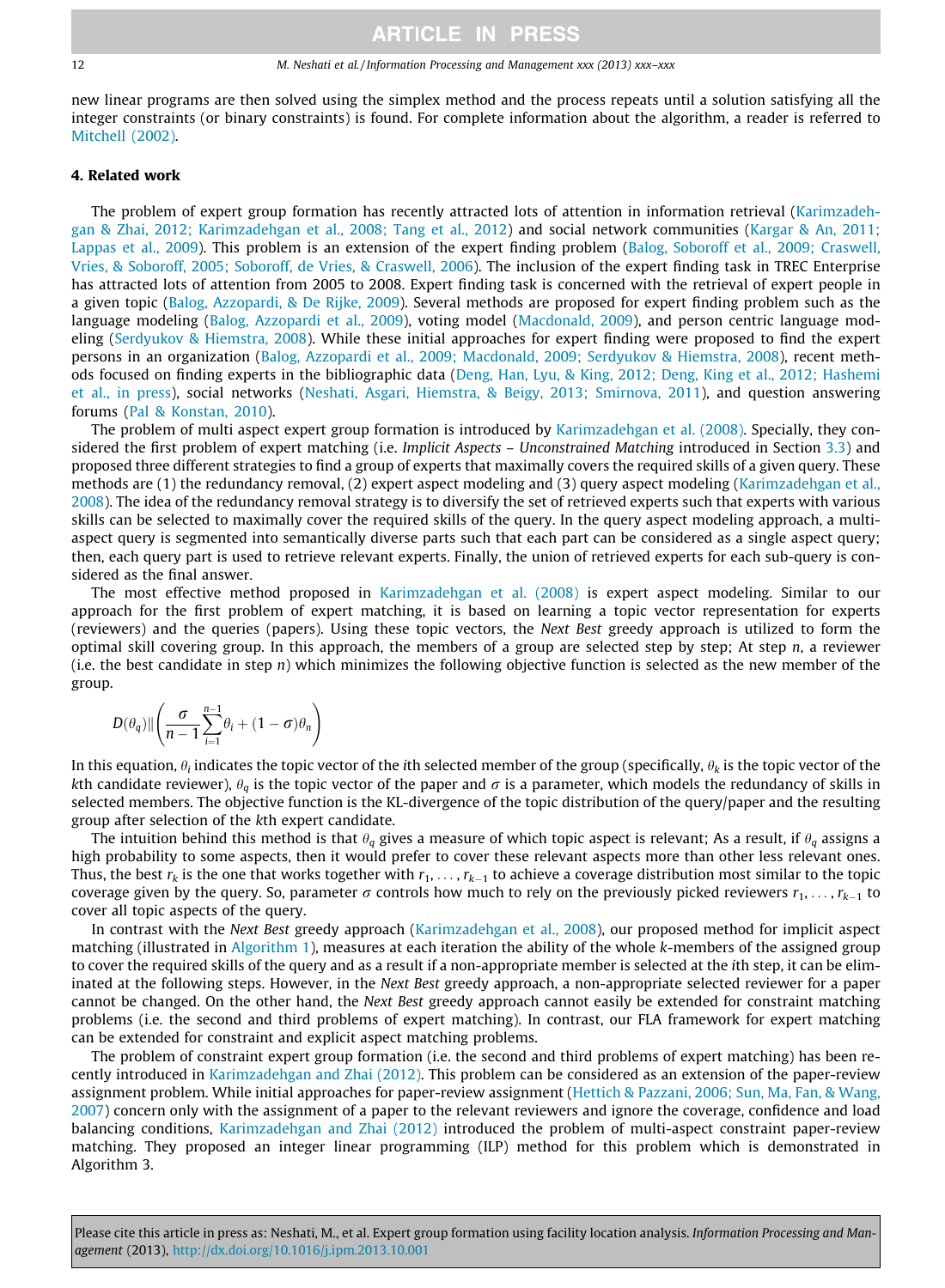<span id="page-12-0"></span>Algorithm 3. Integer linear programming method for constraint expert matching proposed in [Karimzadehgan and Zhai](#page-21-0) [\(2012\)](#page-21-0)

| maximize $\sum_{i=1}^{N} \sum_{a=1}^{T} t_{ia}$                        |
|------------------------------------------------------------------------|
| subject to                                                             |
| $T_1 - \forall j: \sum_{i=1}^{M} U_{ii} = k$                           |
| $T_2 - \forall i: \sum_{i=1}^N U_{ii} \leqslant c_i$                   |
| $T_3 - \forall j, a: A_{ia}t_{ia} \leqslant \sum_{a=1}^T B_{ak}U_{ai}$ |
| $T_4 - \forall i, j$ : $U_{ii} \in \{0, 1\}$                           |
| $T_5 - \forall i, j$ : $t_{ji} \in \{0, , k\}$                         |

In this algorithm, we used the same notation introduced in [Table 1](#page-5-0) and [Algorithm 2.](#page-8-0) In this algorithm, decision variable  $t_{ij} \in [0,k]$  is an integer indicating the number of assigned reviewers of paper  $p_i$  that can cover subtopic a of it. Intuitively, this objective function prefers assignments that maximize the coverage of all the subtopics (the inner sum) for all the papers (the outer sum).

In contrast with our proposed framework, this method cannot necessarily optimize the skill coverage of the assigned groups. On the other hand, their method for implicit topics/aspects (i.e. third problem of expert matching) has very low performance in comparison with our CFLA method. We use the methods proposed in [Karimzadehgan et al. \(2008, 2012\)](#page-21-0) as our baseline algorithms and also use the same dataset to make the results comparable.

Recently, [Tang et al. \(2012\)](#page-22-0) proposed a general framework based on the convex cost flow optimization for expert matching. Their proposed method mainly focused on authority and soft load balancing constraints and does not solve the coverage and confidence conditions optimally. As another related line of research, authors of [Lappas et al. \(2009\)](#page-21-0) proposed a method to find a group of experts in a social network. Although this research is closely related to the expert matching problem, their main concern is to find a group of experts in a social network which are able to contribute with each other easily.

### 5. Experiments

In this section, we present the test data and measures used for evaluating our methods.

### 5.1. Data set

In our experiments, we use two datasets which are described bellow:

SIGIR dataset: We used the dataset introduced in [Karimzadehgan et al. \(2008\)](#page-21-0) to evaluate our proposed methods. This dataset is used in several research papers (i.e. [Karimzadehgan & Zhai, 2012; Karimzadehgan et al., 2008; Tang et al.,](#page-21-0) [2012\)](#page-21-0) and to the best of our knowledge is the only available dataset for the multi aspect team formation problem. The dataset is crawled from the abstract papers of ACM SIGIR proceedings from years 1971 to 2006. Authors of these papers are considered as the prospective reviewers/experts. For modeling reviewers' expertise, a profile is created for each author by concatenation of all papers written by that specific author. The SIGIR 2007 papers are used to simulate papers that are to be reviewed. In this dataset, there are 73 papers with at least two aspects. A gold standard is created for this dataset by identifying 25 major subtopics for these papers and then assignment of subtopics to all papers and the reviewers by a human expert. In total, there are 73 papers and 189 reviewers in this dataset, which is publicly available at [http://timan.cs.uiuc.](http://timan.cs.uiuc.edu/data/review.html) [edu/data/review.html.](http://timan.cs.uiuc.edu/data/review.html)

PubMed dataset: Because of the limited size of our first dataset ([Karimzadehgan et al., 2008](#page-21-0)), we automatically built a new paper-reviewer dataset. We crawled multi aspect papers from PubMed $8$  database. PubMed is a free database accessing primarily the MEDLINE database of references and abstracts on life sciences and biomedical topics. Most of the papers in the Pub-Med database are indexed based on a standard controlled vocabulary. Medical Subject Headings (MeSH) is a comprehensive controlled vocabulary for the purpose of indexing journal articles and books in the life sciences; it can also serve as a thesaurus that facilitates searching. The 2009 version of MeSH contains a total of 25,186 subject headings, also known as descriptors. The descriptors or subject headings are arranged in a hierarchy. In addition to the descriptor hierarchy, MeSH contains a small number of standard qualifiers (also known as subheadings), which can be added to descriptors to narrow down the topic. For example the Breast Neoplasms (i.e. Breast Cancer) is a heading in MeSH tree which has 50 subheading. Each subheading indicates an specific aspect of the subject described by heading. [Table 2](#page-13-0) indicates some of the subheadings (i.e aspects) of the breast cancer topic. In order to automatically generate our test collection, we crawled a subset of papers form the PubMed database which are related to at least two subheadings of the breast cancer topic. We selected 231 multi-aspect papers related to the breast cancer as the set of given papers for review process. The crawled papers are related to 3.6 aspects (i.e. subheadings) in average. In order to find the candidate reviewers for a given topic (i.e. subheading), we selected authors in PubMed database which have at least

<sup>8</sup> <http://www.ncbi.nlm.nih.gov/pubmed>.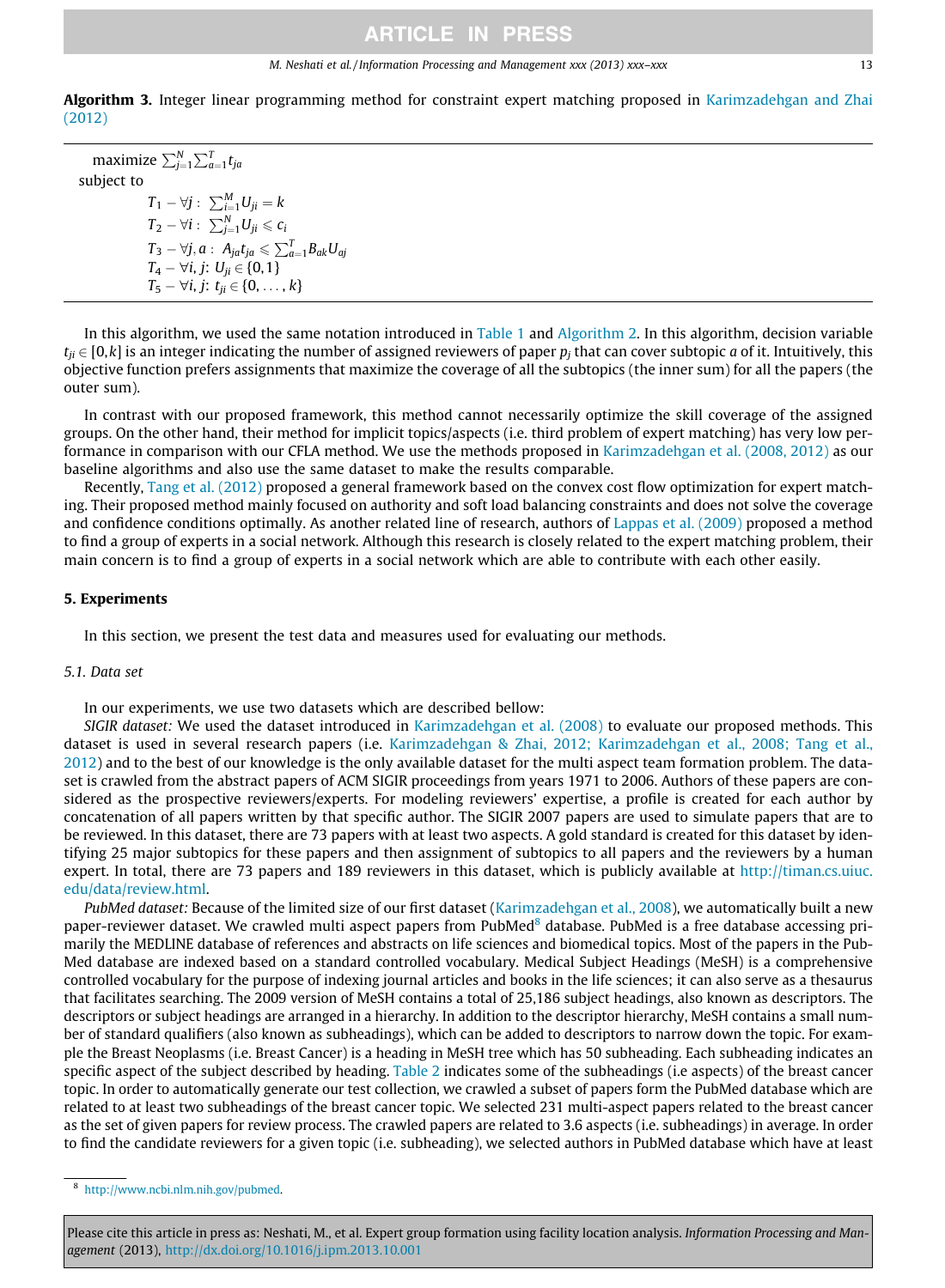### <span id="page-13-0"></span>14 M. Neshati et al. / Information Processing and Management xxx (2013) xxx–xxx

### Table 2

Some of subheadings of the breast cancer topic in MeSH dataset.

| Analysis       | Secretion       | Pathology       | Genetics     |
|----------------|-----------------|-----------------|--------------|
| Blood          | Surgery         | Physiology      | History      |
| Blood supply   | Therapy         | Physiopathology | Immunology   |
| Chemistry      | Transmission    | Psychology      | Metabolism   |
| Classification | Ultrasonography | Radiography     | Microbiology |
| Complications  | Ultrastructure  | Drug therapy    | Mortality    |
|                |                 |                 |              |

10 papers in that subheading as the potential reviewers. In total, we crawled the profile (i.e. title and abstract of the published papers) as well as the related aspects of 98 reviewers. In average, in our crawled dataset, each reviewer is related to 4.2 subheadings of the breast cancer topic. This automatically generated dataset is publicly available at [http://isl.ce.sharif.edu/pubmed](http://isl.ce.sharif.edu/pubmed-dataset/)[dataset/.](http://isl.ce.sharif.edu/pubmed-dataset/)

### 5.2. Evaluation measures

While the multi-aspect team formation problem can be cast as a retrieval problem, the traditional relevance-based precision and recall measures cannot be directly applied to measure the matching performance, because they are unable to reflect the coverage and confidence measures in the assigned groups. To measure the performance of our multi-aspect matching algorithms, we used the Coverage and Average Confidence measures defined in [Karimzadehgan et al. \(2008\)](#page-21-0).

Coverage score measures the number of different distinct topic aspects of a paper that are covered by the k assigned reviewers to that specific paper. Consider paper  $p_i$  with  $n_i$  topic aspects  $A_1, \ldots, A_{n_i}$  and let  $n_r$  denote the number of distinct topic aspects that the k assigned reviewers can cover. Coverage can be defined as the percentage of topic aspects covered by these reviewers:

$$
Coverage(p_j) = \frac{n_r}{n_j}
$$

As mentioned before, in addition to maximizing the coverage of topic aspects, the assignments that maximize the confidence of the assigned reviewers are preferable. Specifically, in the same level of coverage, we would prefer an assignment where each reviewer of a paper is able to cover as many aspects as possible. The confidence of reviewer  $r_i$  for paper  $p_i$  can be defined as the fraction of aspects of paper  $p_i$  that reviewer  $r_i$  can cover. For a group of reviewers with k members, the average confidence of these assigned reviewers can be used as a quality measure of the assigned group. Using the notations introduced earlier, the Average Confidencemeasure is defined as follow:

Average Confidence(
$$
p_j
$$
) =  $\frac{\sum_{i=1}^{k} \frac{n_{r_i}}{n_j}}{k}$ 

where k is the number of assigned reviewers and  $n_r$  indicates the number of topics/aspects of the paper that reviewer  $r_i$  can cover.

### 5.3. Baseline methods

In the paper, the FLA framework of multi-aspect expert matching is compared with the methods proposed in [Karimzadeh](#page-21-0)[gan and Zhai \(2012, 2008\)](#page-21-0). As another baseline, we compare the result of FLA for the first problem of expert matching (i.e. Implicit Aspects – Unconstraint Matching) with a standard retrieval model (i.e. language modeling with Dirichlet smoothing [\(Zhai & Lafferty, 2001](#page-22-0))). In this method, for each query/paper, expertise documents of reviewers are ranked according to language model score and then the top k reviewers are selected as the assigned expert group for that specific paper. In comparison of the proposed models, statistically significant improvements are measured using a Wilcoxon Signed-Rank test [\(Wilcoxon, 1945\)](#page-22-0) at the level of 0.05.

### 6. Experimental results

In this section, an extensive set of experiments were conducted to address the following questions:

- In the first problem of expert matching (i.e. *Implicit Aspects Unconstraint Matching*), how good is the performance of the UFLA approach? In Section [6.1](#page-14-0), we compare the performance of UFLA with various baseline algorithms proposed in [Karimzadehgan et al. \(2008\).](#page-21-0) In particular, we compare two greedy approaches for expert matching namely, the Next Best ([Karimzadehgan et al., 2008](#page-21-0)) search and the UFLA (introduced in Section [3.3](#page-6-0)) strategies.
- What is the impact of the building and communication cost on the coverage and confidence measures in our FLA framework? How good is the performance of the FLA framework for different values of parameter  $\lambda$ ?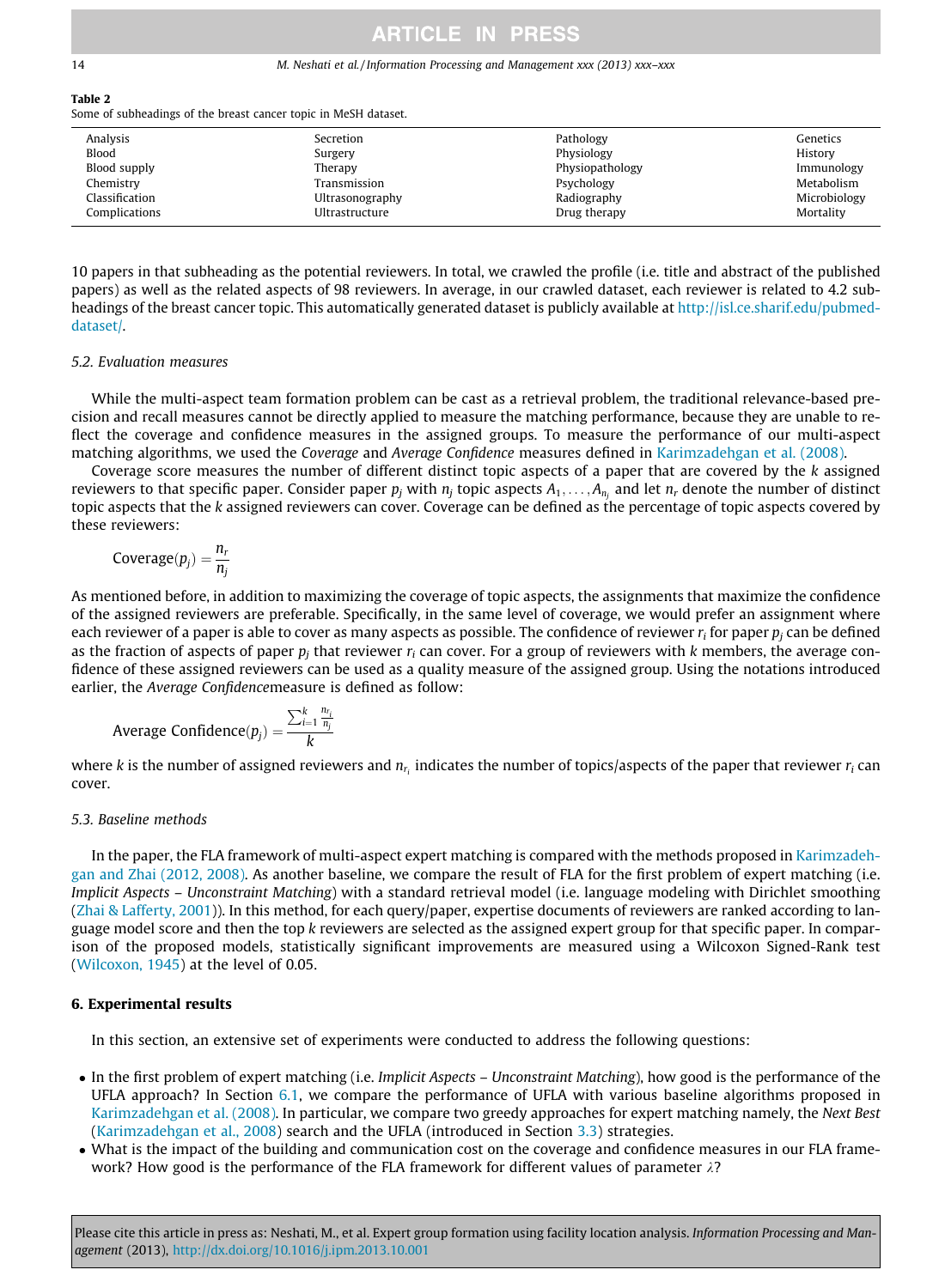- <span id="page-14-0"></span>• How good is the performance of the proposed framework for constraint expert matching problems in comparison with the heuristic methods proposed in [Karimzadehgan and Zhai \(2012\)?](#page-21-0) In Section 6.2, we compare the performance of CFLA with the integer linear programming method proposed in [Karimzadehgan and Zhai \(2012\)](#page-21-0).
- How scalable is the performance of the proposed framework for real scenarios? In Section [6.4,](#page-18-0) we investigate the scalability of the proposed framework.

### 6.1. Implicit Aspects – Unconstraint Matching

In this section, we compare the UFLA method with (1) the language model retrieval model (LM), (2) Redundancy Removal (RR) [\(Karimzadehgan et al., 2008](#page-21-0)), and (3) the Next Best greedy method which are described in related work section. In order to evaluate the effectiveness of these methods, we compare all well-tuned methods. In these experiments, all papers in each test collection (i.e. 72 papers in SIGIR dataset and 231 papers in PubMed dataset) are assigned to the all available reviewers in corresponding dataset such that each paper gets exactly 3 reviewers. Table 3 indicates the coverage and the average confidence scores and the percentage of improvement for the UFLA method.

According to Table 3, the performance of author topic modeling methods (i.e. Next Best and UFLA) are better than other baseline methods (except for Average confidence of Next Best on PubMed dataset) and also the coverage and especially the average confidence of the UFLA method is better than the Next Best search method.

Since the performance of the Next Best and the UFLA methods are dependent on the quality of the topic learning model, in order to fairly compare these methods, we use another model to learn these topics. In this model, we use the skills/aspects associated with each reviewer from the golden set (i.e. in Eq. [\(3\)](#page-5-0), parameters  $p(\tau_a|\theta_i)$  are known) and just learn the word dis-tributions for each topic (i.e. the only unknown parameters in Eq. [\(3\)](#page-5-0) are  $p(w|\tau_a)$ ). Using the estimated word distribution parameters, we infer the topic vector for each paper and run the Next Best and the UFLA algorithms in the same manner using the new topic vectors. [Table 4](#page-15-0) indicates the coverage and average confidence for this experiment.

According to [Table 4](#page-15-0), by improving the quality of learned topics, the coverage and average confidence of both FLA and Next Best methods is improved. However, the performance of UFLA is again better than the Next Bestgreedy matching. The result of above experiments (i.e. Tables 3 and 4) indicate that independent of the method used for topic learning, the performance of UFLA matching is always better than the Next Best method for expert matching. As mentioned before, in contrast with the Next Bestmethod, the UFLA measures the quality of the whole assigned group at each iteration and accordingly can improve the performance of matching.

To better understand the behavior of Next Best and the UFLA methods, we examine the impact of parameters  $\sigma$  and  $\lambda$  on performance of these methods for both datasets. As mentioned before, parameter  $\sigma$  in Next Best method models the skill redundancy in the assigned groups and parameter  $\lambda$  makes the balance between the building cost and commutation cost in the UFLA framework. [Fig. 3](#page-15-0) indicates the sensitivity of the coverage and the average confidence measures on these parameters for the UFLA and Next Best algorithms.

According to this figure, while the coverage score of the Next Bestmethod fluctuates for different values of  $\sigma$ , the coverage of UFLA method is stable for  $\lambda > 0$ . This experiment also shows that eliminating the building cost from the objective function (i.e.  $\lambda = 0$  in Eq. [\(4\)](#page-7-0)) significantly reduces the performance of UFLA matching algorithm. [Table 5](#page-15-0) indicates some instances of reviewer selection groups using UFLA method on SIGIR dataset.

### 6.2. Explicit Aspects – Constraint Matching

In this section, we compare our CFLA method with the baseline algorithms for constraint expert matching. The first baseline algorithm is the greedy approach proposed in [Karimzadehgan and Zhai \(2012\)](#page-21-0). In this method, first, the papers are decreasingly sorted according to the number of their subtopics, i.e., the paper with the largest number of subtopics is ranked first. Then start off with this ranked list of the papers. At each assignment stage, the best reviewer that can cover most subtopics of the paper is assigned. In addition, the review quota and paper quota are checked, i.e., the number of papers assigned to each reviewer and the number of reviewers assigned to each paper. If the review quota is reached, that reviewer is

| lab |  |
|-----|--|
|-----|--|

Comparison of the UFLA method with baseline algorithms for the first problem of expert matching – statistically significant improvement is shown by  $*$  symbol.

| DataSet      | Measure            | Coverage |                      | Average confidence |                          |
|--------------|--------------------|----------|----------------------|--------------------|--------------------------|
|              | Method             | Score    | UFLA improvement (%) | Score              | UFLA improvement (%)     |
| <b>SIGIR</b> | Baseline-LM        | 0.750    | $20.0*$              | 0.420              | $34.3*$                  |
|              | Baseline-RR        | 0.770    | $16.9*$              | 0.450              | $25.3*$                  |
|              | Baseline-Next Best | 0.869    | $3.6*$               | 0.501              | $12.6*$                  |
|              | <b>UFLA</b>        | 0.900    | -                    | 0.564              | $\overline{\phantom{0}}$ |
| PubMed       | Baseline-LM        | 0.543    | $52.1*$              | 0.356              | $91.9*$                  |
|              | Baseline-RR        | 0.671    | $23.1*$              | 0.613              | $11.4*$                  |
|              | Baseline-Next Best | 0.798    | $3.5*$               | 0.424              | $61.1*$                  |
|              | <b>UFLA</b>        | 0.826    | -                    | 0.683              | $\overline{\phantom{m}}$ |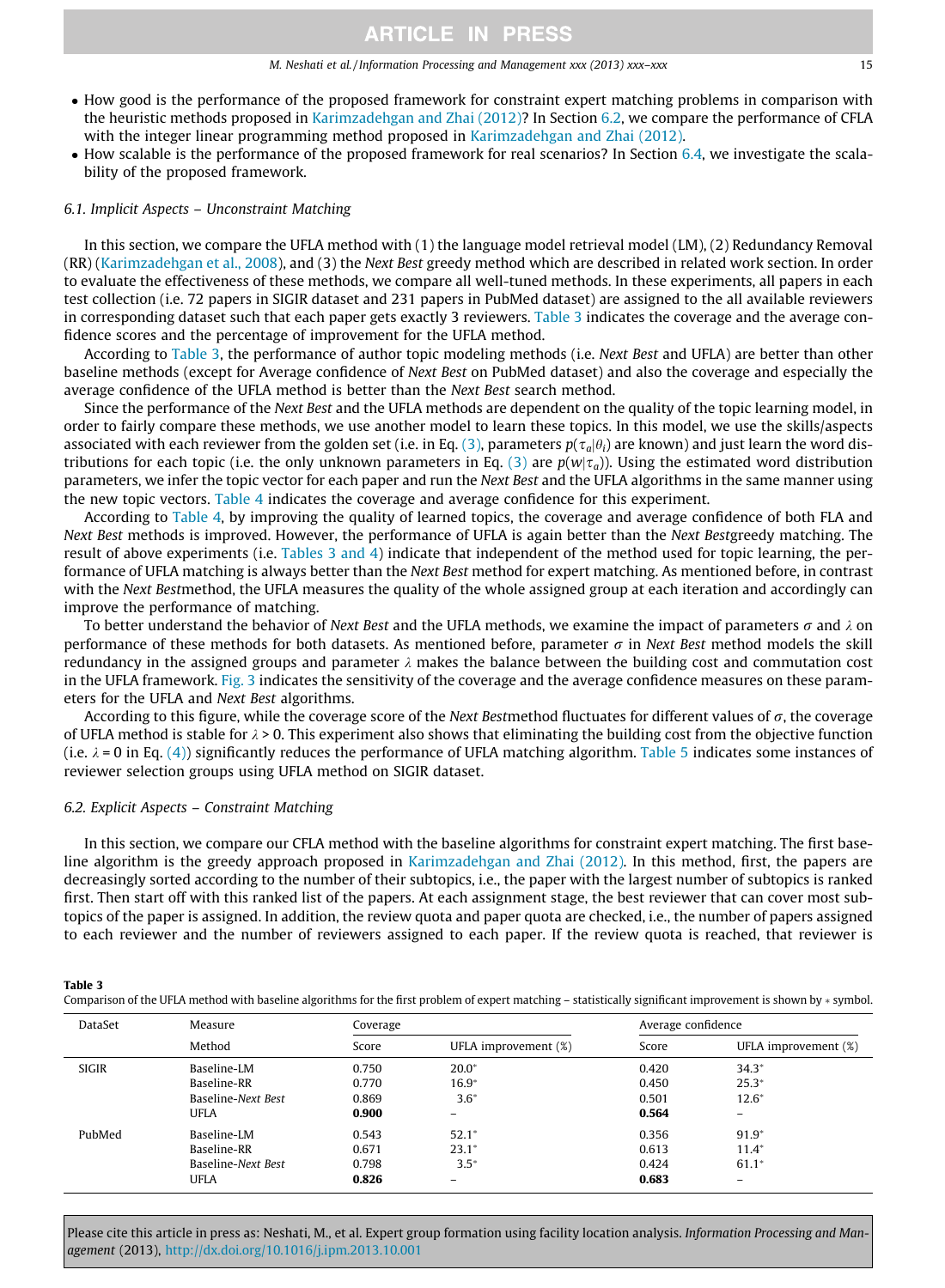### <span id="page-15-0"></span>16 M. Neshati et al. / Information Processing and Management xxx (2013) xxx–xxx

### Table 4

Comparison of the UFLA and Next Best methods – for the improved topic learning model – statistically significant improvement is shown by  $*$  symbol.

| DataSet      | Measure            | Coverage |                      |       | Average confidence       |
|--------------|--------------------|----------|----------------------|-------|--------------------------|
|              | Method             | Score    | UFLA improvement (%) | Score | UFLA improvement (%)     |
| <b>SIGIR</b> | Baseline-Next Best | 0.890    | $7.1*$               | 0.660 | $3.0*$                   |
|              | <b>UFLA</b>        | 0.953    | -                    | 0.680 | $\overline{\phantom{0}}$ |
| PubMed       | Baseline-Next Best | 0.832    | $6.9*$               | 0.579 | $28.5*$                  |
|              | <b>UFLA</b>        | 0.889    | -                    | 0.744 | $\overline{\phantom{0}}$ |



Fig. 3. The sensitivity of UFLA and Next Best methods to the parameters  $\lambda$  and  $\sigma$ . Note that parameter  $\sigma$  can be defined in interval [0,0.9].

### Table 5

Some UFLA assignments for SIGIR dataset.

| Paper                                                                      | Selected reviewers                                      | Coverage | AVG confidence |
|----------------------------------------------------------------------------|---------------------------------------------------------|----------|----------------|
| Personalized query expansion for the web                                   | Carlos Castillo<br>Marc Najork<br>Udo Hahn              | 0.33     | 0.33           |
| Using query contexts in information retrieval                              | Alistair Moffat<br>Diane Kelly<br>Chengxiang Zhai       | 0.50     | 0.50           |
| Towards task-based personal-information management evaluations             | <b>Ian Soboroff</b><br>Saikat Mukherjee<br>Guizhen Yang | 1.00     | 0.66           |
| Utility-based information distillation over temporally sequenced documents | Diane Kelly<br>Vo Ngoc Anh<br>Wessel Kraaij             | 1.00     | 0.66           |
| Efficient bayesian hierarchical user modeling for recommendation system    | Oren Kurland<br>Luo Si<br>Qing Li                       | 0.66     | 0.33           |

removed from our reviewer pool; the same is done when the paper quota is satisfied. This process is repeated until reviewers are assigned to all the papers. The second baseline algorithm is the integer linear programming method introduced in Algorithm 3 to match papers with reviewers. This method tries to globally maximize the number of covered aspects of the assigned groups.

Before comparison with the baseline algorithms, we examine the effect of the building and the communication cost on coverage and average confidence measures. [Fig. 4](#page-16-0) indicates the sensitivity of coverage for different size of the program committee (i.e. number of available reviewers) on SIGIR dataset. In these experiments, each paper is assigned to 3 reviewers and the capacity of each reviewer is equal to 5. For each program committee size, we randomly select the specified number of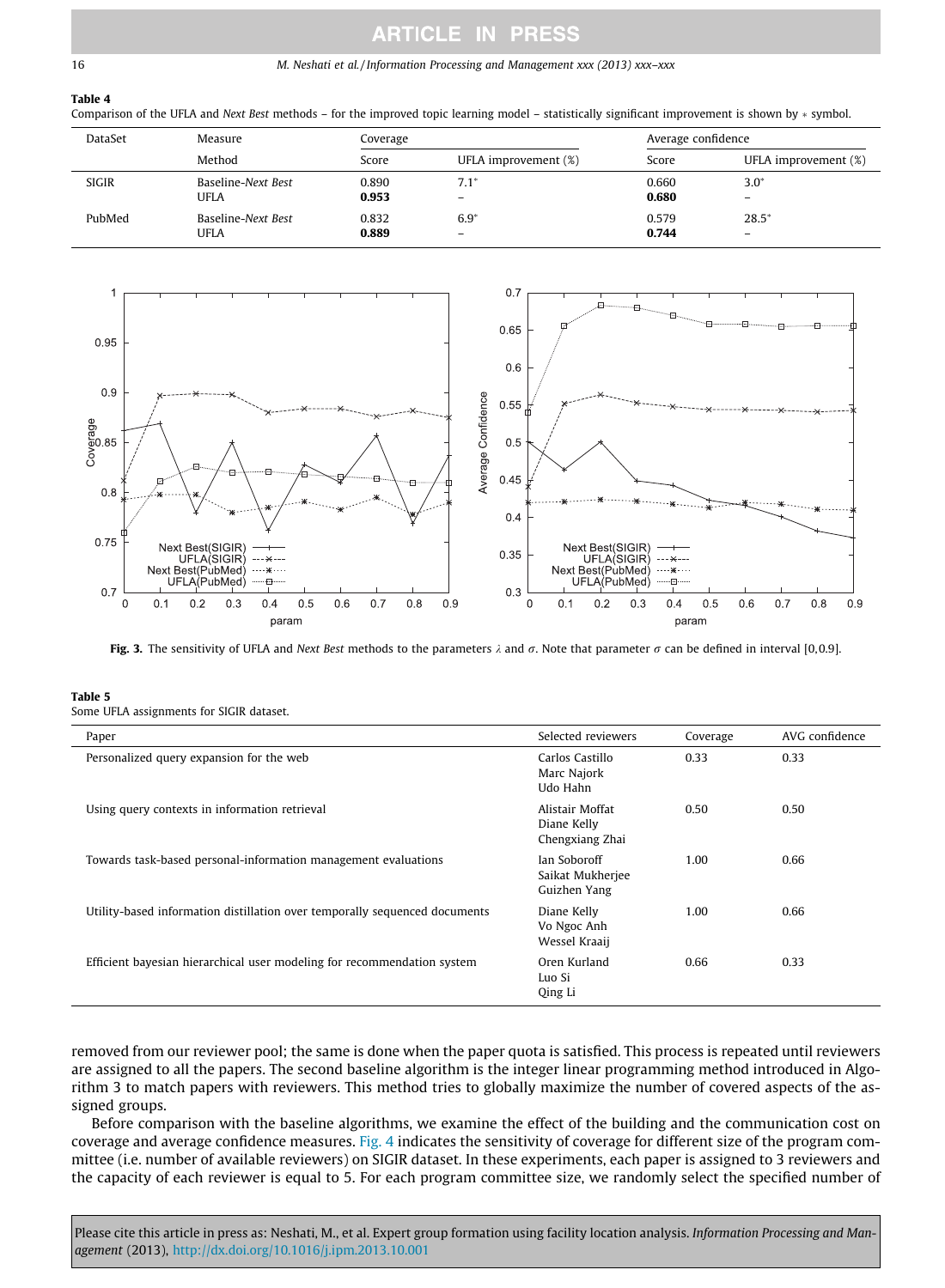<span id="page-16-0"></span>experts from all available experts (i.e. 189 experts) and repeat each experiment 10 times and report the coverage and the average of confidence in Fig. 4.

According to Fig. 4, increasing the size of committee (i.e. available experts) improves the coverage and average confidence scores and on the other hand, increasing parameter  $\lambda$  (i.e. increasing the building cost and decreasing the communication cost in objective function of the CFLA) decreases the coverage score of the assigned groups. This experiment shows that by emphasizing communication cost in the objective function of the CFLA, the coverage score of assigned groups can be increased. According to this figure, while the average confidence is stable for  $\lambda > 0$ , the maximum and minimum values for average confidence is reported at  $\lambda = 1$  and  $\lambda = 0$ , respectively. Specifically, for  $\lambda = 0$ , the value of average confidence score is reduced substantially, which means that by ignoring the building cost, the average confidence score reduces. This exper-iment confirms the result of [Theorems 1 and 2](#page-8-0) mentioned in Section [3.4.](#page-7-0) This experiment also shows that the coverage and the average confidence scores are contradicting constraints and parameter  $\lambda$  can be used to make a trade off between these constraints. We found the same behavior on PubMed dataset and therefore we did not report the sensitivity results on Pub-Med dataset. In experiments of this section, we use  $\lambda = 0.5$  to make a balance between the coverage and the average confidence measures.

In out first experiment, we compare the proposed CFLA method with the integer linear programming method ([Karimzadehgan & Zhai, 2012\)](#page-21-0) and the greedy matching algorithms [\(Karimzadehgan & Zhai, 2012](#page-21-0)) for different program committee sizes (i.e. number of available reviewers). Each experiment is repeated 30 times and the average of scores are reported. In this experiment, for the SIGIR dataset each paper is assigned to 3 reviewers and the capacity of each reviewer is 5 and for PubMed dataset each paper is assigned to 3 reviewers while the capacity of each reviewer is 10 (because of the limited number of reviewers in PubMed dataset). [Fig. 5](#page-17-0) indicates the coverage score of CFLA (i.e. proposed model), ILP and the greedy approach for different sizes of the program committee for both datasets.

According to [Fig. 5](#page-17-0), by increasing the size of the program committee the coverage score is increasing for all methods. In addition, for all committee program sizes, the coverage score of the CFLA method is always better than the greedy and ILP methods. Specifically, the CFLA method can significantly improve the coverage score for small program committee sizes (i.e. less than 120 available reviewers for SIGIR dataset and less than 90 reviewers for PubMed dataset).

[Table 6](#page-17-0) indicates the average confidence score of the CFLA, ILP and the greedy approach for this experiment. According to this table, for all matching methods, by increasing the size of committee (i.e. increasing the size of available experts), the average confidence score is improved. The performance of ILP and CFLA are almost the same and both are better than the greedy method. According to this experiment, the CFLA method can make expert groups with significantly better coverage score in comparison with the ILP method without reduction of the average confidence score. Specifically, it can improve the coverage score up to 8.90% for small committee sizes in SIGIR dataset and 6.60% for PubMed dataset, while the variation of the average confidence score is negligible.

In the next experiment, we fix the number of reviewers to 30 for SIGIR dataset and 45 for PubMed dataset, and vary the number of papers each reviewer can review while each paper is assigned to 3 reviewers. In this experiment, minimum capacity of SIGIR dataset reviewers equals to  $\lceil\frac{73*3}{30}\rceil=8$  and minimum capacity of PubMed dataset reviewers equals to  $\lceil\frac{231*3}{45}\rceil=16$ . In order to avoid bias, we repeat the sampling process (reviewers selection) for 10 times and get the average. The coverage scores are shown in [Fig. 6.](#page-17-0)



Fig. 4. The sensitivity of CFLA method to the parameter  $\lambda$  for the SIGIR dataset. Each data series indicates scores for a program committee size.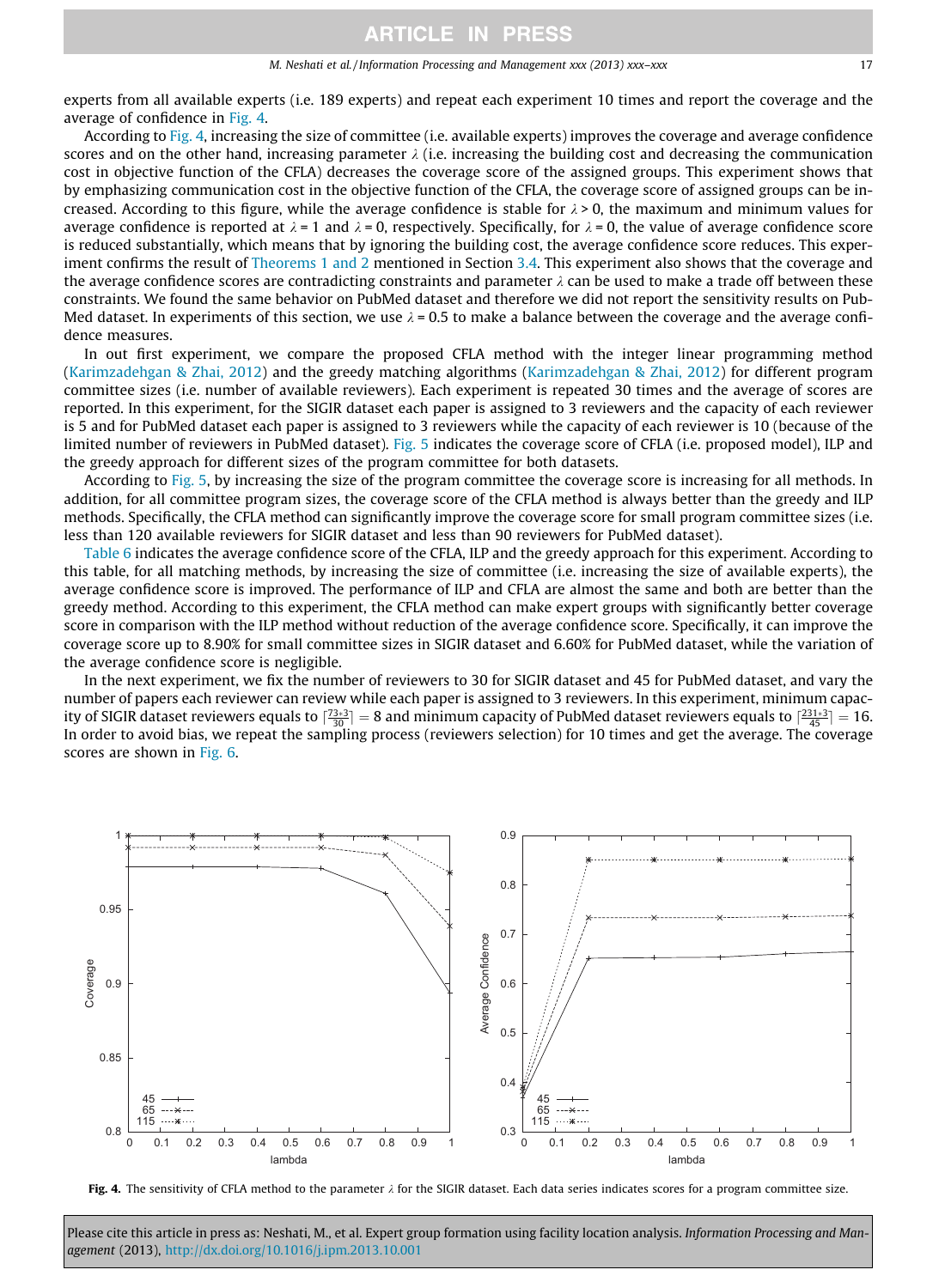<span id="page-17-0"></span>18 M. Neshati et al. / Information Processing and Management xxx (2013) xxx–xxx



Fig. 5. Coverage score of Greedy, ILP and CFLA for different committee program sizes.

### Table 6 Comparison of average confidence for greedy, ILP and CFLA for different committee sizes. Differences between ILP and CFLA are not significant.

| Dataset/committee size |                                     | 45                            | 55                            | 65                            | 105                           | 185                           |
|------------------------|-------------------------------------|-------------------------------|-------------------------------|-------------------------------|-------------------------------|-------------------------------|
| <b>SIGIR</b>           | Greedy<br><b>ILP</b><br><b>CFLA</b> | 0.550<br>0.651<br>0.647       | 0.634<br>0.708<br>0.710       | 0.665<br>0.724<br>0.729       | 0.798<br>0.831<br>0.837       | 0.882<br>0.914<br>0.916       |
| PubMed                 | Greedy<br>ILP<br>CFLA               | 71<br>0.740<br>0.800<br>0.809 | 74<br>0.768<br>0.826<br>0.833 | 77<br>0.789<br>0.847<br>0.851 | 92<br>0.852<br>0.905<br>0.904 | 95<br>0.856<br>0.907<br>0.909 |



Fig. 6. Coverage score of Greedy, ILP and CFLA for different capacities of reviewers.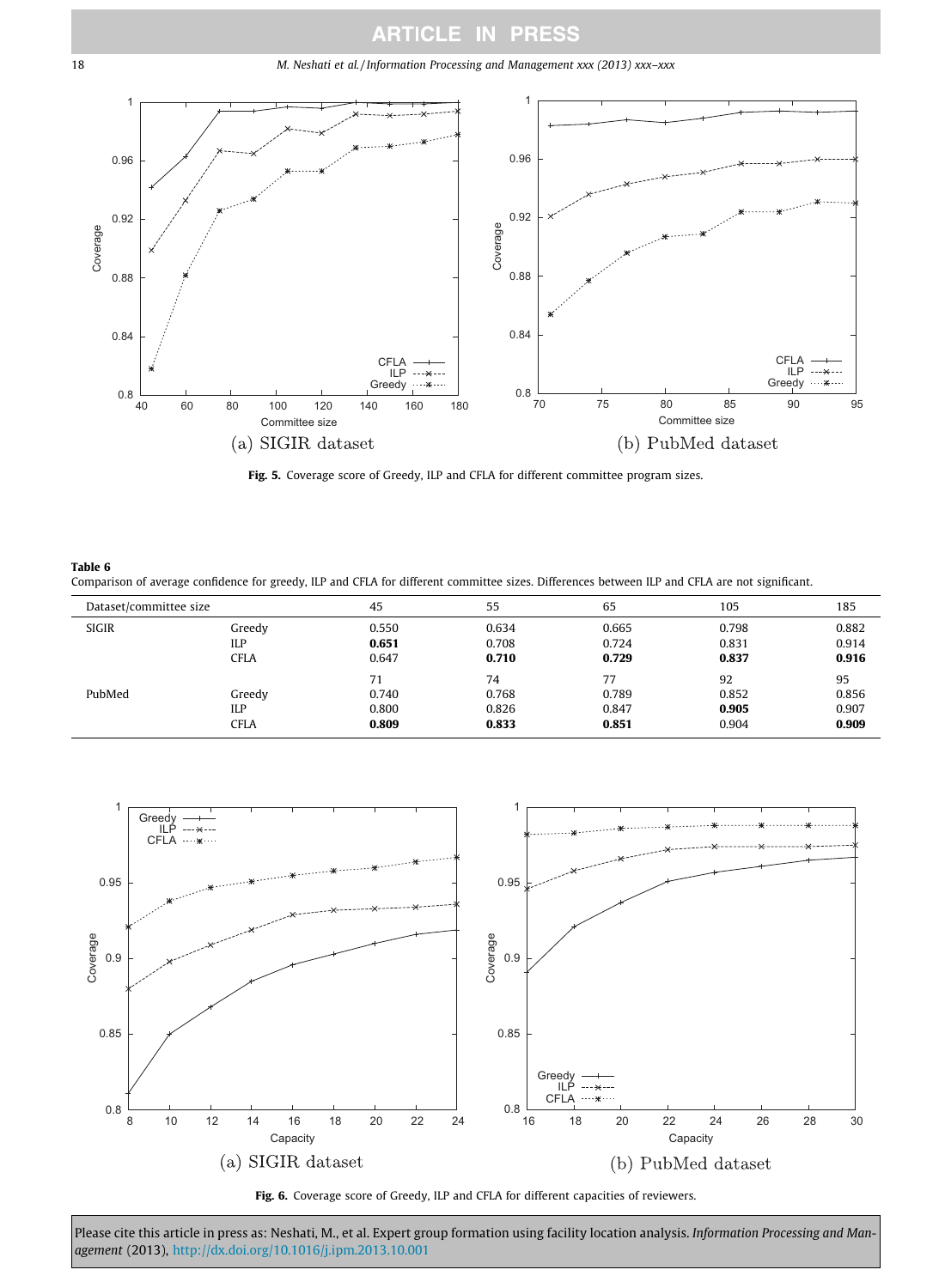<span id="page-18-0"></span>As we increase the number of papers that each reviewer can review, we are also increasing the resources, and as a result, the performance of all algorithms becomes better. Also, comparing the CFLA method with the ILP and greedy approach, the performance of the CFLA method is significantly better than the greedy and ILP methods for all values of capacity of reviewers.

Table 7 indicates the average confidence scores for this experiment. The average confidence score of the CFLA and the ILP methods are almost the same but both are better than the greedy algorithm. This experiment also indicates that the CFLA algorithm can improve the coverage measure while retain the average confidence in the same level. The CFLA can better distribute papers among available reviewers.

In the last experiment, we compare the performance of CFLA and ILP when very limited recourse (i.e. reviewers) are available. In this experiment, for SIGIR dataset, the maximum number of reviewers is 10 for 73 papers and for PubMed dataset, the maximum number of reviewers is 22 for 231 papers. Again we randomly select reviewers and we repeat the sampling process for 30 times and get the average. Each paper gets three reviewers and the number of papers that each reviewer can get is calculated according to the number of reviewers that we have. For example, for SIGIR dataset, if we have five reviewers, each should get 44 papers. [Fig. 7](#page-19-0) indicates the coverage measure of CFLA and ILP methods.

The result of average confidence is also reported in [Table 8](#page-19-0). These experiments shows that for very limited recourses the quality of matching for CFLA is always better than the ILP in terms of both the coverage and average confidence.

### 6.3. Implicit Aspects – Constraint Matching

In this section, we examine the quality of matching experts for the third problem of expert matching. In this case, the aspects/skills of papers and reviewers are implicitly given in abstract and expertise documents. Similar to previous experiments, we use  $\lambda$  = 0.5 to make a balance between building and communication cost.

While the CFLA method can be directly applied to the probabilistic assignments of subtopics given by PLSA, intuitively, not all the predictions are reliable, especially the low-probability ones. Thus we experimented with pruning low probability values learned with PLSA (i.e., setting low topic probability elements to zero). The greedy approach is not applicable for this matching problem because the aspects/topics of papers and reviewers are not presanctified. So, we use the ILP method introduced in [Karimzadehgan and Zhai \(2012\)](#page-21-0) as our baseline model. [Table 9](#page-19-0) indicates the result of matching for the best parameters (i.e. cut-off = 3). In this experiment, for SIGIR dataset, the size of the program committee size is 189 and the capacity of each reviewer is 5 and for PubMed dataset, the size of the program committee size is 98 and the capacity of each reviewer is 10.

[Fig. 8](#page-20-0) indicates the effect of different values for cut-off and sensitivity of algorithms to parameter  $\lambda$  on coverage score. In this figure, each data series indicate a method and a value of cut-off for example, CFLA (5) indicate expert matching using CFLA method and setting the cut-off value equals to 5. i.e. only top 5 topics are used in topic vector of reviewers and papers.

According to this figure, setting the cut-off equals 1 reduces the performance of both algorithms for SIGIR and PubMed datasets. Also, setting the cut-off more than five increases the noise and as a result the coverage reduces. The best value for cut-off is near to the average number of required skills for each paper in the golden measure. Although, the coverage of the CFLA method fluctuates for different values of  $\lambda$ , for all values the coverage is significantly better than the ILP model. To sum up, according to this experiment, the performance of the CFLA method is significantly better than the ILP method in both coverage and average confidence measures for Implicit Aspect – Constraint Matching problem.

### 6.4. Scalability of FLA framework

Finally, we study the scalability of our CFLA framework. In the experiments reported so far, we have only evaluated our algorithms using small test collections. In reality, the number of submitted papers to a conference is much larger than SIGIR and PubMed test collections. So, we opt to study the scalability by generating synthetic data to simulate the scenarios of conference review assignments with larger number of submissions.

Specifically, we first select the number of topic areas be 25 (the same number of topics as in the gold standard data), we then get the average number of expertise areas for reviewers from the gold standard data, which is 5, and the average number of topics in query papers (73 papers), which is three. These are used to specify how many topics out of 25 should be one

| ., |  |
|----|--|
|----|--|

Comparison of average confidence for greedy, ILP and CFLA for different capacities. Differences between ILP and CFLA are not significant.

| Dataset/capacity |                              | 8                             | 12                            | 16                            | 20                            | 24                            |
|------------------|------------------------------|-------------------------------|-------------------------------|-------------------------------|-------------------------------|-------------------------------|
| <b>SIGIR</b>     | Greedy<br>ILP<br><b>CFLA</b> | 0.526<br>0.614<br>0.615       | 0.600<br>0.640<br>0.640       | 0.629<br>0.654<br>0.655       | 0.647<br>0.664<br>0.664       | 0.658<br>0.668<br>0.668       |
| PubMed           | Greedy<br>ILP<br><b>CFLA</b> | 16<br>0.763<br>0.829<br>0.834 | 18<br>0.806<br>0.861<br>0.866 | 20<br>0.833<br>0.884<br>0.887 | 26<br>0.874<br>0.911<br>0.912 | 30<br>0.885<br>0.918<br>0.917 |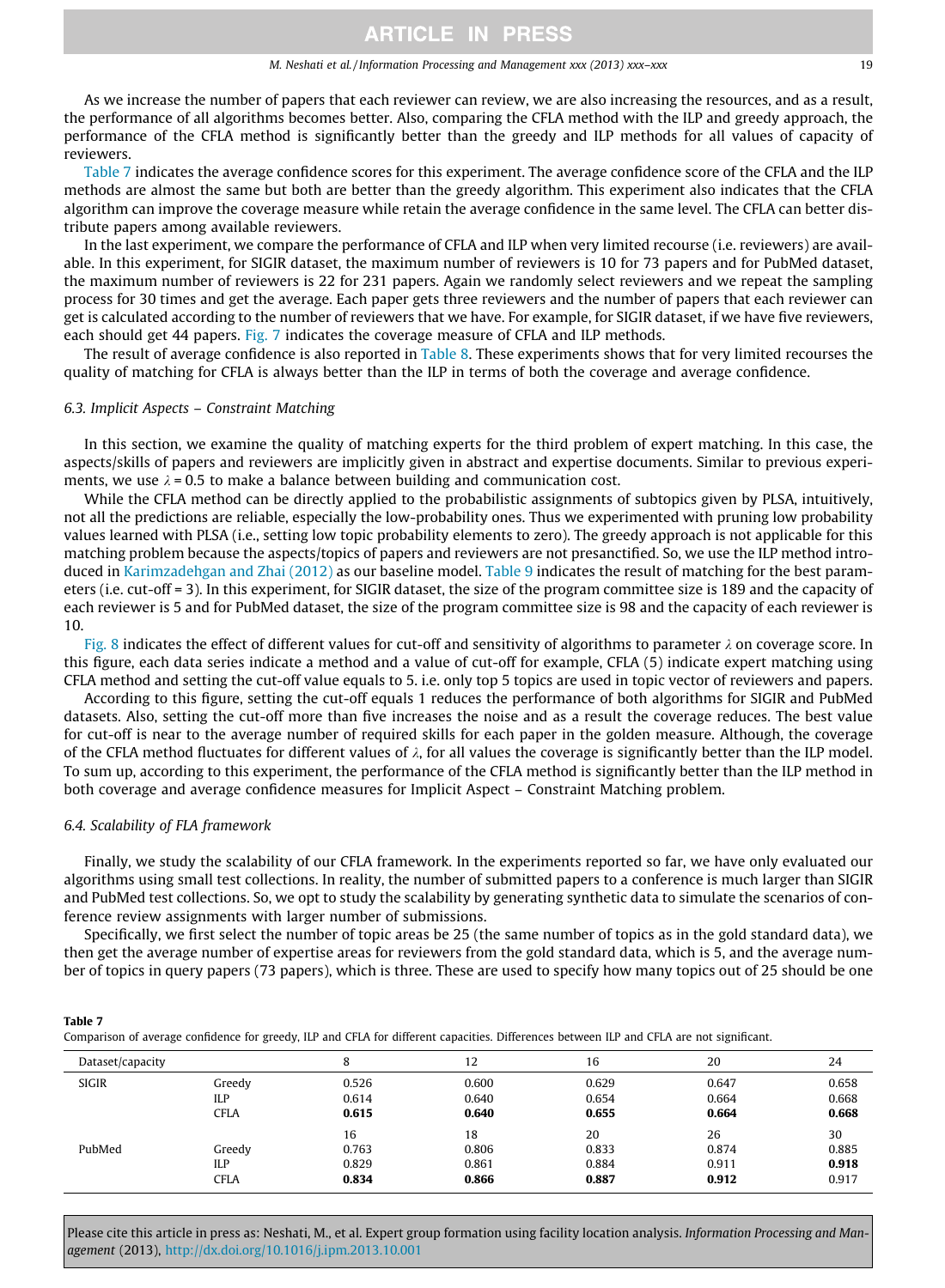### <span id="page-19-0"></span>20 M. Neshati et al. / Information Processing and Management xxx (2013) xxx–xxx

### Table 8

Comparison of average confidence for ILP and CFLA for very limited resources - statistically significant improvement is shown by \* symbol.

| Dataset/capacity |                    | b                       | $\Omega$                | 10                   |                   |
|------------------|--------------------|-------------------------|-------------------------|----------------------|-------------------|
| <b>SIGIR</b>     | ILP<br><b>CFLA</b> | 0.243<br>$0.270*$       | 0.274<br>$0.307*$       | 0.289<br>$0.355*$    | 0.318<br>$0.441*$ |
| PubMed           | ILP<br><b>CFLA</b> | 13<br>0.748<br>$0.754*$ | 14<br>0.711<br>$0.726*$ | 16<br>0.754<br>0.759 | 0.740<br>0.745    |

### Table 9

Comparison of ILP and CFLA for constraint implicit aspect matching problem - statistically significant improvement is shown by  $*$  symbol.

| Dataset      | Method/measure | Coverage |                    | Average confidence |                              |
|--------------|----------------|----------|--------------------|--------------------|------------------------------|
|              |                | Score    | $CFLA$ imp. $(\%)$ | Score              | CFLA imp. $(\%)$             |
| <b>SIGIR</b> | ILP            | 0.715    | 15.80              | 0.347              | 25.60                        |
|              | <b>CFLA</b>    | $0.828*$ | $\qquad \qquad$    | $0.436*$           | $\qquad \qquad \blacksquare$ |
| PubMed       | ILP            | 0.659    | 12.1               | 0.383              | 37.9                         |
|              | <b>CFLA</b>    | $0.739*$ | $\qquad \qquad$    | $0.528*$           | $\qquad \qquad \blacksquare$ |



Fig. 7. Coverage score of ILP and CFLA for very limited resources.

for each reviewer and paper. So, we randomly choose five and three topics out of 25 to be the ones assigned to each reviewer and paper, respectively. In our experiments, we also vary the number of topics, (i.e., 50 and 100). When we have 50 topics, we randomly select 10 and 6 out of 50 topics to be one for each reviewer and paper, respectively. Since the number of topics is doubled, i.e., from 25 to 50, the number of expertise topics for reviewers and papers will be doubled too, (i.e., from 5 to 10 for reviewers and 3 to 6 for papers). The same is done when we have 100 topics. The number of reviewers to be assigned to each paper is three and each reviewer can get up to five papers. Then, we vary the number of papers and reviewers. Consider that n is the number of papers, the minimum number of reviewers which are needed is  $n*\frac{3}{5}$  (three is the number of reviewers assigned to each paper and five is the capacity of each reviewer).

[Fig. 9a](#page-20-0) shows the runtime of the CFLA algorithm as the number of papers increases. The algorithm run on Intel CPU, 2.8 GHZ, with 8 GB memory. The runtime of the algorithm increases when we have a large number of papers and topics as expected. Given the computational complexity of the CFLA algorithm, this observation is intuitively expected; indeed, as we increase the number of papers, more time is needed to find the optimal assignment, because the number of variables is increased, as a result, the algorithm behaves exponentially in the number of variables.

The CPLEX optimizer for integer programming returns an indication of the quality of the solution that has been found (i.e. the gap) for each iteration of algorithm. [Fig. 9](#page-20-0)b indicates the relation between solving time and the gap of the solution for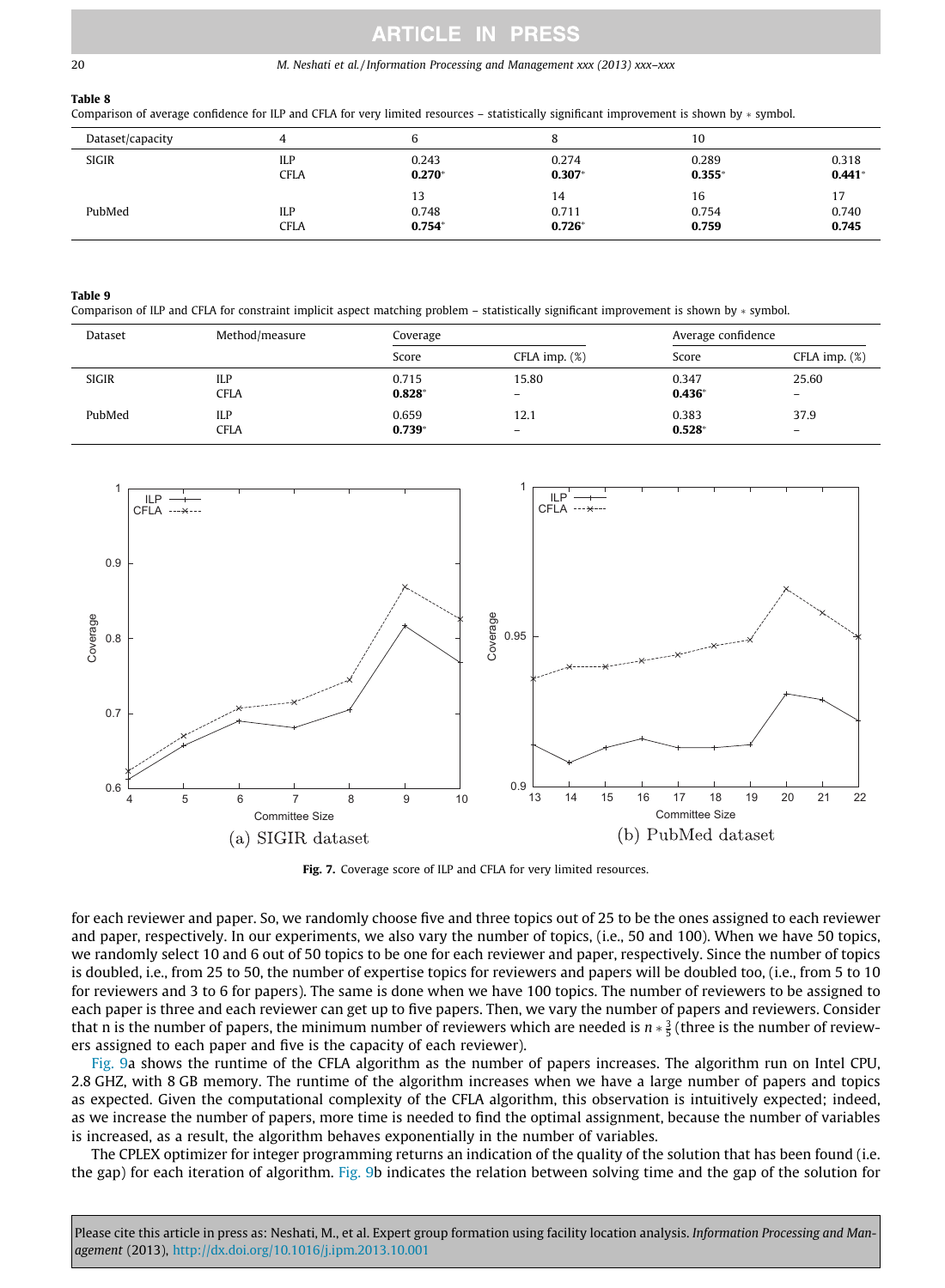M. Neshati et al. / Information Processing and Management xxx (2013) xxx–xxx 21

<span id="page-20-0"></span>

Fig. 8. Coverage score of ILP and CFLA for constraint implicit aspect matching problem. The number in parenthesis indicate the cut-off used for the matching algorithms.



Fig. 9. (a) Runtime of the CFLA algorithm for different size of problems (b) Relation between gap (%) and solving time (sec) for the CFLA algorithms.

different problem sizes. This figure shows that firstly, by increasing the size of problem more time is needed to find the optimal solution (i.e.  $gap = 0\%$ ) and secondly, the longer the program runs the smaller the gap becomes.

Since in most real conferences, the keyword list used for authors and reviewers usually does not have more than 50 keywords, the CFLA algorithm is sufficiently efficient for use in real conferences with large number of submissions, e.g., 1000. Since assignment of reviewers in a conference management system is usually not required to be run in real time, spending more time to get an optimal solution is worthwhile. Thus we can expect CFLA to be useful in a real application.

### 7. Conclusion

In real scenarios, several and sometimes diverse skills are needed to perform a project successfully and completely. In this paper, we considered the problem of expert group formation (i.e. expert matching) to optimally assign a set of available experts to a project. Three types of the group formation problems are considered in this paper. In the first problem, we assumed that the required skills of a project and also the relevant skills of experts are implicitly expressed by the text documents. The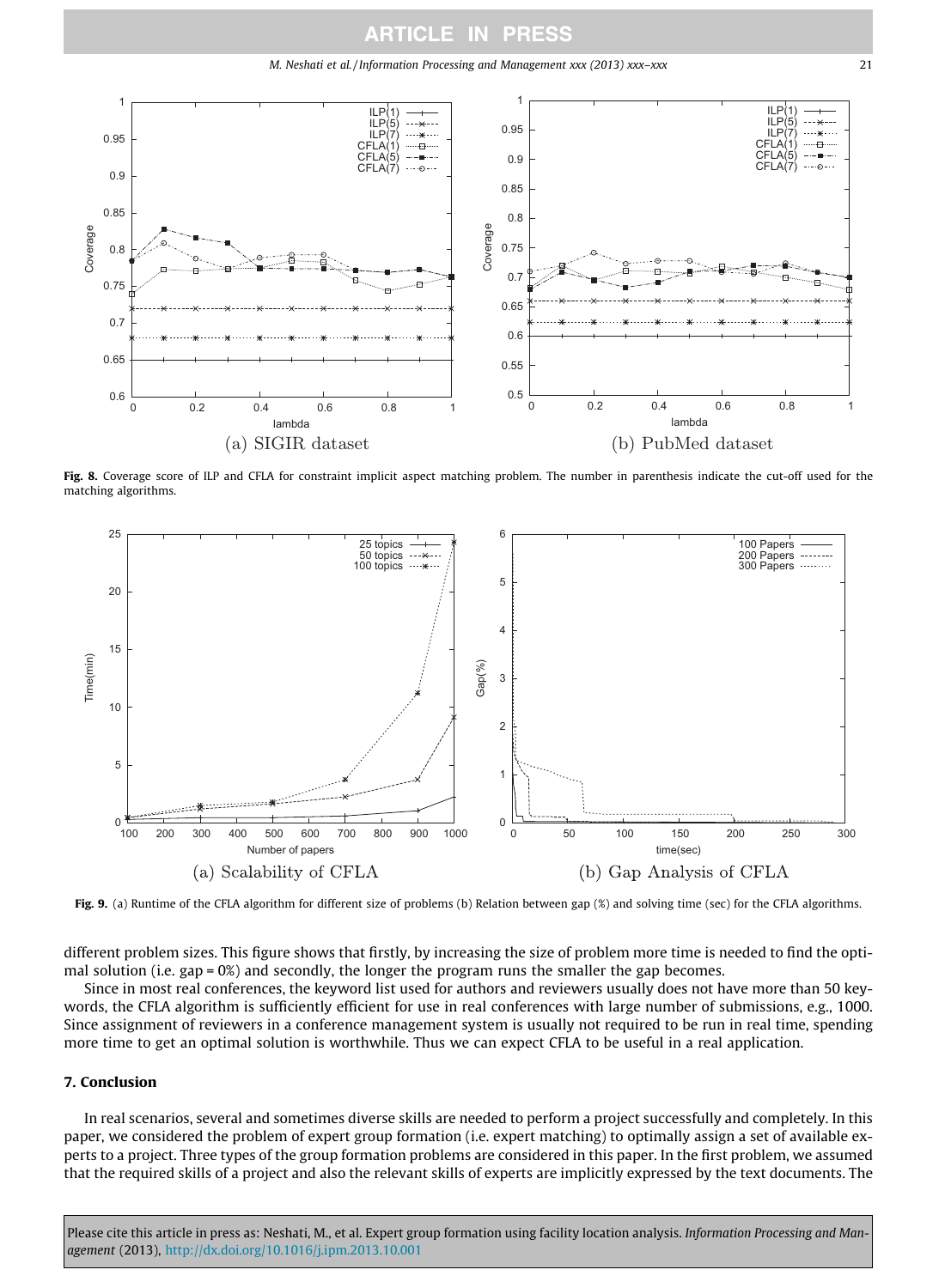#### <span id="page-21-0"></span>22 M. Neshati et al. / Information Processing and Management xxx (2013) xxx–xxx

second problem is concerned with the assignment of experts to multiple projects such that each expert should be involved in a limited number of projects and the third problem is the combination of the first and the second problems. The assigned group of experts to each project should be able to cover all required skills of that project and preferably, each member of an assigned group should also be able to cover all the these aspects. A unified framework based on the facility location analysis is proposed in this paper to address these problems. As a case study, we consider the problem of multi-aspect review assignment which is a common task in conference and journal organizations. The optimality of the proposed method for reviewer matching problem is investigated and several experiments are conducted on a real dataset as well as an automatically generated dataset to compare the performance of the proposed framework with the state-of-the-art methods. Our experiments show that the FLA framework can significantly improve the performance of expert matching in terms of two performance measures.

### Acknowledgment

The authors would like to thank Maryam Karimzadegan for providing us the test collection and the anonymous reviewers for their helpful comments that help to improve the paper.

### References

- [AlSumait, L., Barbará, D., & Domeniconi, C. \(2008\). On-line LDA: Adaptive topic models for mining text streams with applications to topic detection and](http://refhub.elsevier.com/S0306-4573(13)00101-5/h0005) tracking. In [Proceedings of the 2008 Eighth IEEE International Conference on Data Mining, ICDM '08](http://refhub.elsevier.com/S0306-4573(13)00101-5/h0005) (pp. 3–12). Washington, DC, USA: IEEE Computer [Society \(ISBN 978-0-7695-3502-9\)](http://refhub.elsevier.com/S0306-4573(13)00101-5/h0005).
- Balog, K., Soboroff, I., Thomas, P., Craswell, N., de Vries, A. P., & Bailey, P. (2009). Overview of the TREC 2008 enterprise track. In Proceedings of the seventeenth Text Retrieval Conference (TREC 2008).
- [Balog, K., Azzopardi, L., & De Rijke, M. \(2009\). A language modeling framework for expert finding.](http://refhub.elsevier.com/S0306-4573(13)00101-5/h0010) Information Processing and Management, 45(1), 1–19.

[Baykasoglu, A., Dereli, T., & Das, S. \(2007\). Project team selection using fuzzy optimization approach.](http://refhub.elsevier.com/S0306-4573(13)00101-5/h0015) Cybernetics and Systems, 38(2), 155–185.

[Berg, M. D., Cheong, O., Kreveld, M. V., & Overmars, M. \(2008\).](http://refhub.elsevier.com/S0306-4573(13)00101-5/h0020) Computational geometry: Algorithms and applications (3rd ed.). Santa Clara, CA, USA: Springer-[Verlag TELOS \(ISBN 3540779736, 9783540779735\).](http://refhub.elsevier.com/S0306-4573(13)00101-5/h0020)

[Charikar, M., & Guha, S. \(1999\). Improved combinatorial algorithms for the facility location and k-median problems. In](http://refhub.elsevier.com/S0306-4573(13)00101-5/h0025) Proceedings of the 40th annual symposium on Foundations of Computer Science, FOCS '99 [\(pp. 378–388\). Washington, DC, USA: IEEE Computer Society](http://refhub.elsevier.com/S0306-4573(13)00101-5/h0025).

[Chudak, F. A., & Williamson, D. P. \(2005\). Improved approximation algorithms for capacitated facility location problems.](http://refhub.elsevier.com/S0306-4573(13)00101-5/h0030) Mathematical programming, 102(2), [207–222 \(ISSN 0025-5610\).](http://refhub.elsevier.com/S0306-4573(13)00101-5/h0030)

Craswell, N., Vries, A. P. D., & Soboroff, I. (2005). Overview of the TREC 2005 enterprise track. In Proceedings of the fourteenth Text Retrieval Conference (TREC 2005).

[Daud, A. \(2012\). Using time topic modeling for semantics-based dynamic research interest finding.](http://refhub.elsevier.com/S0306-4573(13)00101-5/h0035) Knowledge-Based Systems, 26, 154–163 (ISSN 0950- [7051\).](http://refhub.elsevier.com/S0306-4573(13)00101-5/h0035)

- Deng, H., Han, J., Lyu, M. R., & King, I. (2012). [Modeling and exploiting heterogeneous bibliographic networks for expertise ranking](http://refhub.elsevier.com/S0306-4573(13)00101-5/h0040). Proceedings of the 12th ACM/ IEEE-CS joint conference on Digital Libraries, JCDL '12[. New York, NY, USA: ACM \(ISBN 978-1-4503-1154-0\).](http://refhub.elsevier.com/S0306-4573(13)00101-5/h0040)
- [Deng, H., King, I., & Lyu, M. R. \(2012\). Enhanced models for expertise retrieval using community-aware strategies.](http://refhub.elsevier.com/S0306-4573(13)00101-5/h0045) IEEE Transactions on Systems, Man, and [Cybernetics, Part B \(Cybernetics\), 42](http://refhub.elsevier.com/S0306-4573(13)00101-5/h0045)(1), 93–106 (ISSN 1083-4419).
- Gabor, A., & Van, J. O. (2005). Approximation algorithms for facility location problems with discrete subadditive cost functions, Ph.D. thesis. Department of Applied Mathematics, University of Twente.

Gonzalez, T. F. (2007). [Handbook of approximation algorithms and metaheuristics \(Chapman & Hall/Crc Computer & Information Science Series\)](http://refhub.elsevier.com/S0306-4573(13)00101-5/h0050). Chapman & [Hall/CRC.](http://refhub.elsevier.com/S0306-4573(13)00101-5/h0050)

Hashemi, S. H., Neshati, M., & Beigy, H. (2013). Expertise retrieval in bibliographic network: A topic dominance learning approach. In Proceedings of the 22nd ACM International Conference on Information and Knowledge Management (CIKM 2013) (in press).

[Hettich, S., & Pazzani, M. J. \(2006\). Mining for proposal reviewers: Lessons learned at the national science foundation. In](http://refhub.elsevier.com/S0306-4573(13)00101-5/h0055) Proceedings of the 12th ACM SIGKDD [international conference on Knowledge discovery and data mining, KDD '06](http://refhub.elsevier.com/S0306-4573(13)00101-5/h0055) (pp. 862–871). New York, NY, USA: ACM (ISBN 1-59593-339-5).

Hofmann, T. (1999). Probabilistic latent semantic indexing. In [Proceedings of the 22nd annual international ACM SIGIR conference on Research and development](http://refhub.elsevier.com/S0306-4573(13)00101-5/h0060) in information retrieval, SIGIR '99 [\(pp. 50–57\). New York, NY, USA: ACM \(ISBN 1-58113-096-1\).](http://refhub.elsevier.com/S0306-4573(13)00101-5/h0060)

- [Kargar, M., & An, A. \(2011\). Discovering top-k teams of experts with/without a leader in social networks. In](http://refhub.elsevier.com/S0306-4573(13)00101-5/h0065) Proceedings of the 20th ACM international conference on Information and knowledge management, CIKM '11 [\(pp. 985–994\). New York, NY, USA: ACM \(ISBN 978-1-4503-0717-8\)](http://refhub.elsevier.com/S0306-4573(13)00101-5/h0065).
- [Karimzadehgan, M., & Zhai, C. \(2012\). Integer linear programming for constrained multi-aspect committee review assignment.](http://refhub.elsevier.com/S0306-4573(13)00101-5/h0070) Information Processing and Management, 48[\(4\), 725–740 \(ISSN 0306-4573\).](http://refhub.elsevier.com/S0306-4573(13)00101-5/h0070)

[Karimzadehgan, M., Zhai, C., & Belford, G. \(2008\). Multi-aspect expertise matching for review assignment. In](http://refhub.elsevier.com/S0306-4573(13)00101-5/h0075) Proceedings of the 17th ACM conference on information and knowledge management, CIKM '08 [\(pp. 1113–1122\). New York, NY, USA: ACM \(ISBN 978-1-59593-991-3\)](http://refhub.elsevier.com/S0306-4573(13)00101-5/h0075).

[Kullback, S., & Leibler, R. A. \(1951\). On information and sufficiency.](http://refhub.elsevier.com/S0306-4573(13)00101-5/h0080) The Annals of Mathematical Statistics, 22(1), 79–86.

[Lappas, T., Liu, K., & Terzi, E. \(2009\). Finding a team of experts in social networks. In](http://refhub.elsevier.com/S0306-4573(13)00101-5/h0085) Proceedings of the 15th ACM SIGKDD international conference on knowledge discovery and data mining, KDD '09 [\(pp. 467–476\). New York, NY, USA: ACM \(ISBN 978-1-60558-495-9\).](http://refhub.elsevier.com/S0306-4573(13)00101-5/h0085)

Macdonald, C. (2009). The Voting Model for People Search, Ph.D. thesis, Department of Computing Science. Univeristy of Glasgow.

[Mimno, D., & McCallum, A. \(2007\). Expertise modeling for matching papers with reviewers. In](http://refhub.elsevier.com/S0306-4573(13)00101-5/h0090) Proceedings of the 13th ACM SIGKDD international conference on knowledge discovery and data mining, KDD '07 [\(pp. 500–509\). New York, NY, USA: ACM \(ISBN 978-1-59593-609-7\).](http://refhub.elsevier.com/S0306-4573(13)00101-5/h0090)

[Mitchell, J. E. \(2002\). Branch-and-cut algorithms for combinatorial optimization problems. In](http://refhub.elsevier.com/S0306-4573(13)00101-5/h0095) Handbook of applied optimization (pp. 65–77). Oxford [University Press](http://refhub.elsevier.com/S0306-4573(13)00101-5/h0095).

[Neshati, M., Asgari, E., Hiemstra, D., & Beigy, H. \(2013\). A joint classification method to integrate scientific and social networks. In](http://refhub.elsevier.com/S0306-4573(13)00101-5/h0100) Proceedings of the IR [research, 35th European conference on Advances in information retrieval, ECIR'2013](http://refhub.elsevier.com/S0306-4573(13)00101-5/h0100) (pp. 122–133). Berlin, Heidelberg: Springer-Verlag.

[Neshati, M., Beigy, H., & Hiemstra, D. \(2012\). Multi-aspect group formation using facility location analysis. In](http://refhub.elsevier.com/S0306-4573(13)00101-5/h0105) Proceedings of the seventeenth Australasian Document Computing Symposium, ADCS '12 [\(pp. 62–71\). New York, NY, USA: ACM \(ISBN 978-1-4503-1411-4\).](http://refhub.elsevier.com/S0306-4573(13)00101-5/h0105)

[Pal, A., & Konstan, J. A. \(2010\). Expert identification in community question answering: Exploring question selection bias. In](http://refhub.elsevier.com/S0306-4573(13)00101-5/h0110) Proceedings of the 19th ACM [international conference on Information and knowledge management, CIKM '10](http://refhub.elsevier.com/S0306-4573(13)00101-5/h0110) (pp. 1505–1508). New York, NY, USA: ACM (ISBN 978-1-4503-0099-5). [Qin, T., Liu, T.-Y., Zhang, X.-D., Chen, Z., & Ma, W.-Y. \(2005\). A study of relevance propagation for web search. In](http://refhub.elsevier.com/S0306-4573(13)00101-5/h0115) Proceedings of the 28th annual international

[ACM SIGIR conference on Research and development in information retrieval, SIGIR '05](http://refhub.elsevier.com/S0306-4573(13)00101-5/h0115) (pp. 408–415). New York, NY, USA: ACM (ISBN 1-59593-034-5). [Serdyukov, P., & Hiemstra, D. \(2008\). Modeling documents as mixtures of persons for expert finding. In](http://refhub.elsevier.com/S0306-4573(13)00101-5/h0120) Proceedings of the IR research, 30th European

Conference on Advances in Information Retrieval, ECIR'08 [\(pp. 309–320\). Berlin, Heidelberg: Springer-Verlag \(ISBN 3-540-78645-7, 978-3-540-78645-0\).](http://refhub.elsevier.com/S0306-4573(13)00101-5/h0120)